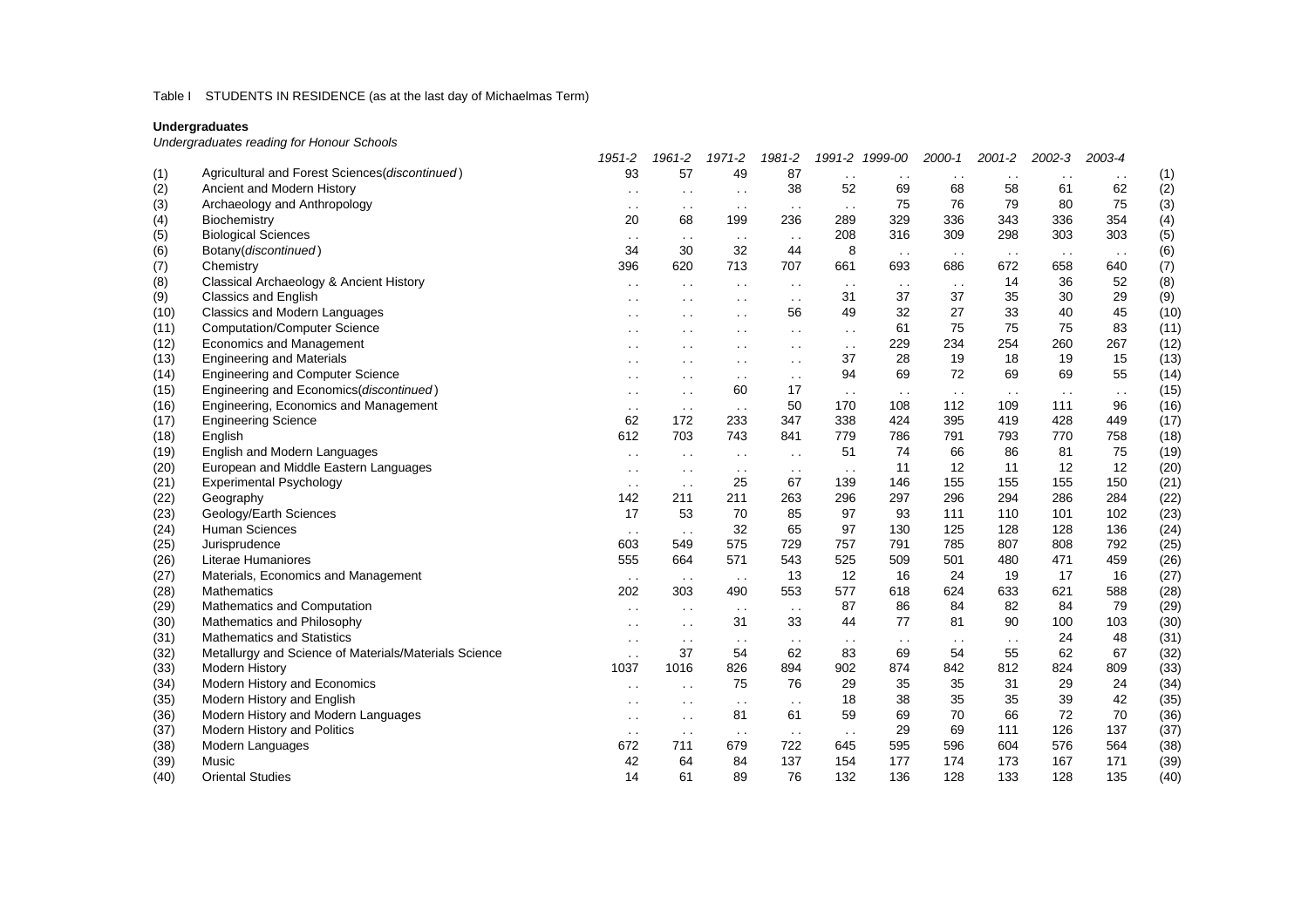|      |                                        | 1951-2   | 1961-2          | 1971-2          | 1981-2 | 1991-2 | 1999-00         | $2000 - 1$ | $2001 - 2$ | $2002 - 3$      | 2003-4 |      |
|------|----------------------------------------|----------|-----------------|-----------------|--------|--------|-----------------|------------|------------|-----------------|--------|------|
| (41) | Philosophy and Modern Languages        | . .      | . .             | $\cdot$ .       | 49     | 63     | 70              | 81         | 67         | 68              | 57     | (41) |
| (42) | Philosophy, Politics and Economics     | 631      | 795             | 753             | 845    | 918    | 927             | 897        | 844        | 820             | 814    | (42) |
| (43) | Philosophy and Theology                | $\cdots$ | $\cdots$        | 27              | 40     | 43     | 71              | 74         | 73         | 83              | 76     | (43) |
| (44) | Physics                                | 197      | 427             | 489             | 532    | 502    | 611             | 617        | 611        | 617             | 622    | (44) |
| (45) | Physics and Philosophy                 | $\cdots$ | $\cdot$ $\cdot$ | 16              | 20     | 40     | 56              | 55         | 40         | 53              | 55     | (45) |
| (46) | <b>Physiological Sciences</b>          | 288      | 249             | 377             | 310    | 338    | 355             | 369        | 401        | 489             | 545    | (46) |
| (47) | Psychology, Philosophy and Physiology  | 34       | 76              | 179             | 110    | 125    | 132             | 124        | 135        | 117             | 120    | (47) |
| (48) | Pure and Applied Biology(discontinued) | $\cdots$ | $\cdot$ $\cdot$ | $\cdot$ $\cdot$ | . .    | 47     | $\cdot$ $\cdot$ | $\sim$     | $\cdots$   | $\cdot$ $\cdot$ | $\sim$ | (48) |
| (49) | Theology                               | 143      | 192             | 153             | 192    | 180    | 187             | 171        | 173        | 171             | 172    | (49) |
| (50) | Zoology(discontinued)                  | 62       | 98              | 125             | 173    | 49     | . .             | . .        | . .        | . .             | . .    | (50) |
|      | Sub-Total                              | 5856     | 7156            | 8041            | 9073   | 9725   | 10535           | 10492      | 10528      | 10605           | 10607  |      |

## *Other Undergraduates*

|      |                                                   | 1951-2        | 1961-2          | 1971-2          | 1981-2          | 1991-2          | 1999-00         | 2000-1          | 2001-2        | $2002 - 3$    | 2003-4    |      |
|------|---------------------------------------------------|---------------|-----------------|-----------------|-----------------|-----------------|-----------------|-----------------|---------------|---------------|-----------|------|
| (52) | Clinical Medical Students reading for the Oxford  |               |                 |                 |                 |                 |                 |                 |               |               |           | (51) |
|      | BM.B.Ch.                                          | 83            | 62              | 147             | 247             | 293             | 307             | 310             | 308           | 318           | 342       |      |
| (53) | Clinical Medical Students reading for the degrees |               |                 |                 |                 |                 |                 |                 |               |               |           | (52) |
|      | of other universities                             | $\sim$ $\sim$ | $\sim$          | 21              | $\cdot$ .       | $\cdot$ .       | $\sim$          | $\sim$          | $\cdots$      | . .           | $\sim$    |      |
| (54) | Bachelor of Fine Art                              | $\sim$        | $\cdot$ $\cdot$ | $\cdot$ $\cdot$ | 57              | 55              | 63              | 59              | 54            | 54            | 57        | (53) |
| (55) | <b>Bachelor of Theology</b>                       | $\cdots$      | $\cdot$ $\cdot$ | . .             | $\cdot$ $\cdot$ | $\cdot$ .       | 79              | 99              | 103           | 100           | 96        | (54) |
| (56) | Certificate in Fine Art(discontinued)             | $\sim$ $\sim$ | $\cdot$ $\cdot$ | 66              | $\cdot$ .       | $\cdot$ $\cdot$ | $\cdot$ $\cdot$ | $\cdot$ $\cdot$ | $\sim$        | $\sim$        | $\cdot$ . | (55) |
| (57) | Pass Degrees                                      | 32            | 38              | 8               | 3               | $\cdot$ $\cdot$ | $\cdot$ $\cdot$ | $\sim$          | $\sim$        | $\sim$        | $\cdot$ . | (56) |
| (58) | Special Diploma in Social Studies                 | $\sim$        | $\cdot$ $\cdot$ | 18              | 9               | 14              | $\cdot$ $\cdot$ | $\cdot$ $\cdot$ | $\sim$        | $\sim$        | $\sim$    | (57) |
| (59) | Special Diploma in Social Administration          | $\sim$        | $\cdot$ $\cdot$ | $\cdot$ $\cdot$ | $\cdot$ $\cdot$ |                 | $\cdot$ $\cdot$ | $\sim$          | $\sim$ $\sim$ | $\sim$ $\sim$ | $\sim$    | (58) |
| (60) | Diploma in Legal Studies                          | $\cdots$      | . .             | $\sim$          | $\cdot$ $\cdot$ |                 | 9               | 18              | 13            | 19            | 17        | (59) |
|      | Sub-Total                                         | 115           | 100             | 260             | 316             | 365             | 458             | 486             | 478           | 491           | 512       |      |
|      | <b>Total Undergraduates</b>                       | 5971          | 7256            | 8301            | 9389            | 10090           | 10993           | 10978           | 11006         | 11096         | 11119     |      |

**Postgraduates** (for detailed distribution by subject in 2003-4, see Table III)

|      |                            | 1951-2 | 1961-2          | 1971-2 | 1981-2 | 1991-2 | 1999-00          | 2000-1 | 2001-2 | 2002-3 | 2003-4 |      |
|------|----------------------------|--------|-----------------|--------|--------|--------|------------------|--------|--------|--------|--------|------|
| (61) | <b>Higher Degrees</b>      | 784    | 1143            | 2346   | 2634   | 3687   | 4574             | 4610   | 4906   | 5359   | 5878   | (60) |
| (62) | Certificates/Diplomas      | 61     | 129             | 169    | 61     | 65     | 176              | 168    | 126    | 106    | 74     | (61) |
| (63) | Certificate in Education   | 166    | 196             | 271    | 160    | 204    | 145              | 146    | 151    | 152    | 170    | (62) |
| (64) | <b>Recognised Students</b> | . .    | $\cdot$ $\cdot$ | 19     | 13     |        |                  |        |        |        |        | (63) |
|      | <b>Total Postgraduates</b> | 1011   | 1468            | 2805   | 2868   | 3962   | 490 <sup>7</sup> | 4931   | 5188   | 5626   | 6130   |      |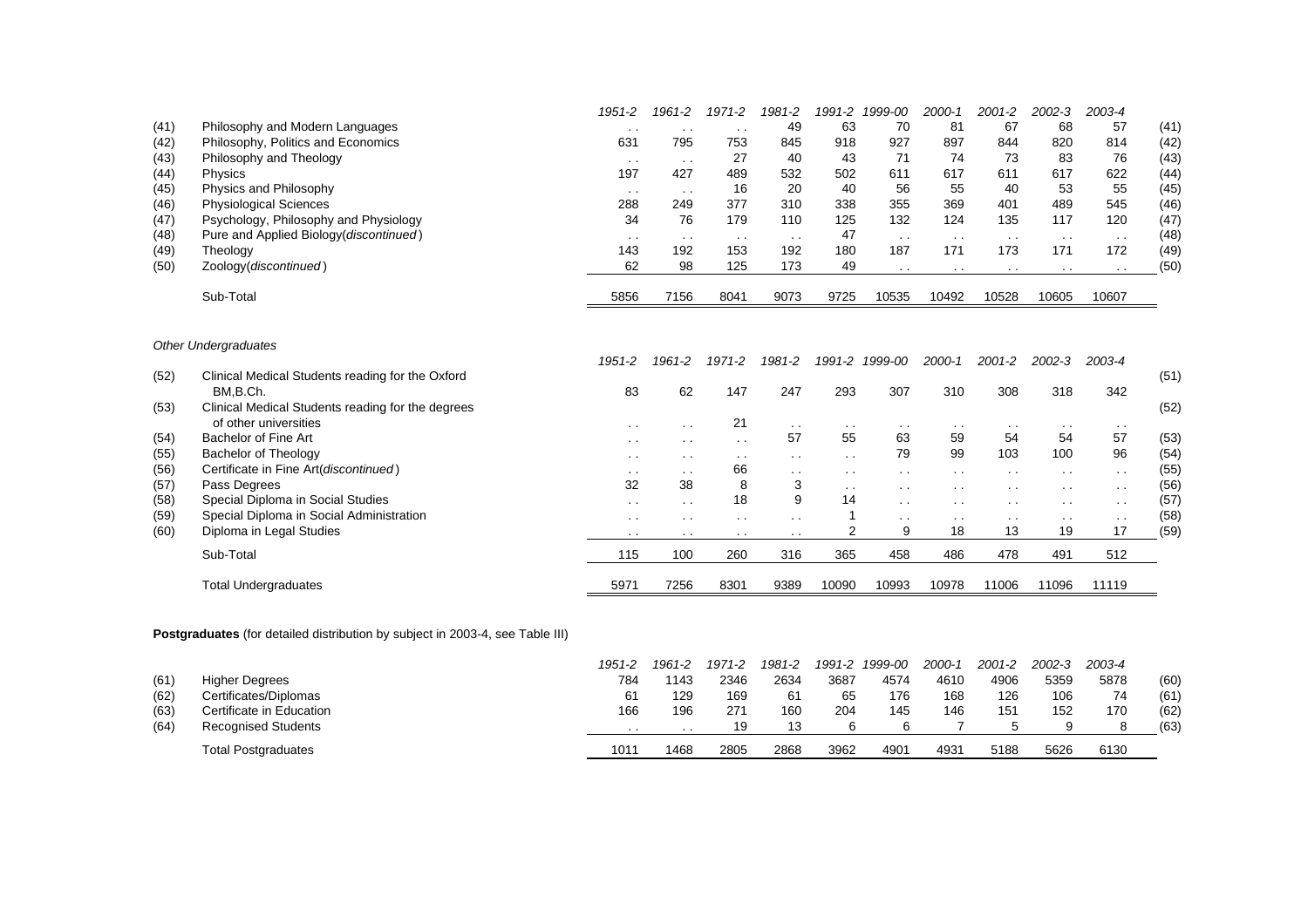#### Table I *continued*

#### **Additional Students**

|      |                                                                                                                                  | 1951-2 | 1961-2   | 1971-2          | 1981-2          | 1991-2 | 1999-00 | 2000-1 | 2001-2        | 2002-3 | 2003-4 |      |
|------|----------------------------------------------------------------------------------------------------------------------------------|--------|----------|-----------------|-----------------|--------|---------|--------|---------------|--------|--------|------|
| (65) | Foreign Service Course                                                                                                           | 63     | 55       | 14              | 26              | 30     | 34      | 31     | 28            | 25     | 18     | (64) |
| (66) | Hong Kong Probationary Administrators (discontinued)                                                                             | $\sim$ | . .      | $\cdot$ $\cdot$ | 14              | 14     | $\sim$  | $\sim$ | $\sim$ $\sim$ | . .    | $\sim$ | (65) |
| (67) | No Oxford qualification                                                                                                          | 48     | 23       | 55              | 16              | 43     | 67      | 69     | 42            | -33    | 46 *   | (66) |
| (68) | <b>Visiting Students</b>                                                                                                         | . .    | $\cdots$ | $\sim$          | $\cdot$ $\cdot$ | 149    | 391     | 402    | 312           | 317    | 351#   | (67) |
|      | <b>Total Additional Students</b>                                                                                                 | 111    | 78       | 69              | 56              | 236    | 492     | 502    | 382           | 375    | 415    |      |
|      | <b>Grand Total</b>                                                                                                               | 7093   | 8802     | 11175           | 12313           | 14288  | 16386   | 16411  | 16576         | 17097  | 17664  |      |
|      |                                                                                                                                  |        |          |                 |                 |        |         |        |               |        |        |      |
|      | Pre-clinical medical students <i>included</i> under Undergraduates<br>reading for Honour Schools, above. (Numbers for 1961-2 and |        |          |                 |                 |        |         |        |               |        |        |      |
|      | earlier are not available).                                                                                                      |        |          | 294             | 293             | 303    | 307     | 317    | 354           | 330    | 348    |      |

*Note: non-resident students.* In addition there are 519 non-resident undergraduates: of these 316 are studying abroad. There are 745 non-resident postgraduates working for their degrees and 572 postgraduates suspended or whose theses are being examined (of these 283 are in Arts, 289 in Science).

Candidates for the Bachelor of Theology (except for those at Westminster College) are included from 1995-6. They were excluded from mainstream student numbers prior to that date.

\*34 in Arts and Social Studies, 12 in Science. # 310 in Arts and Social Studies, 41 in Science.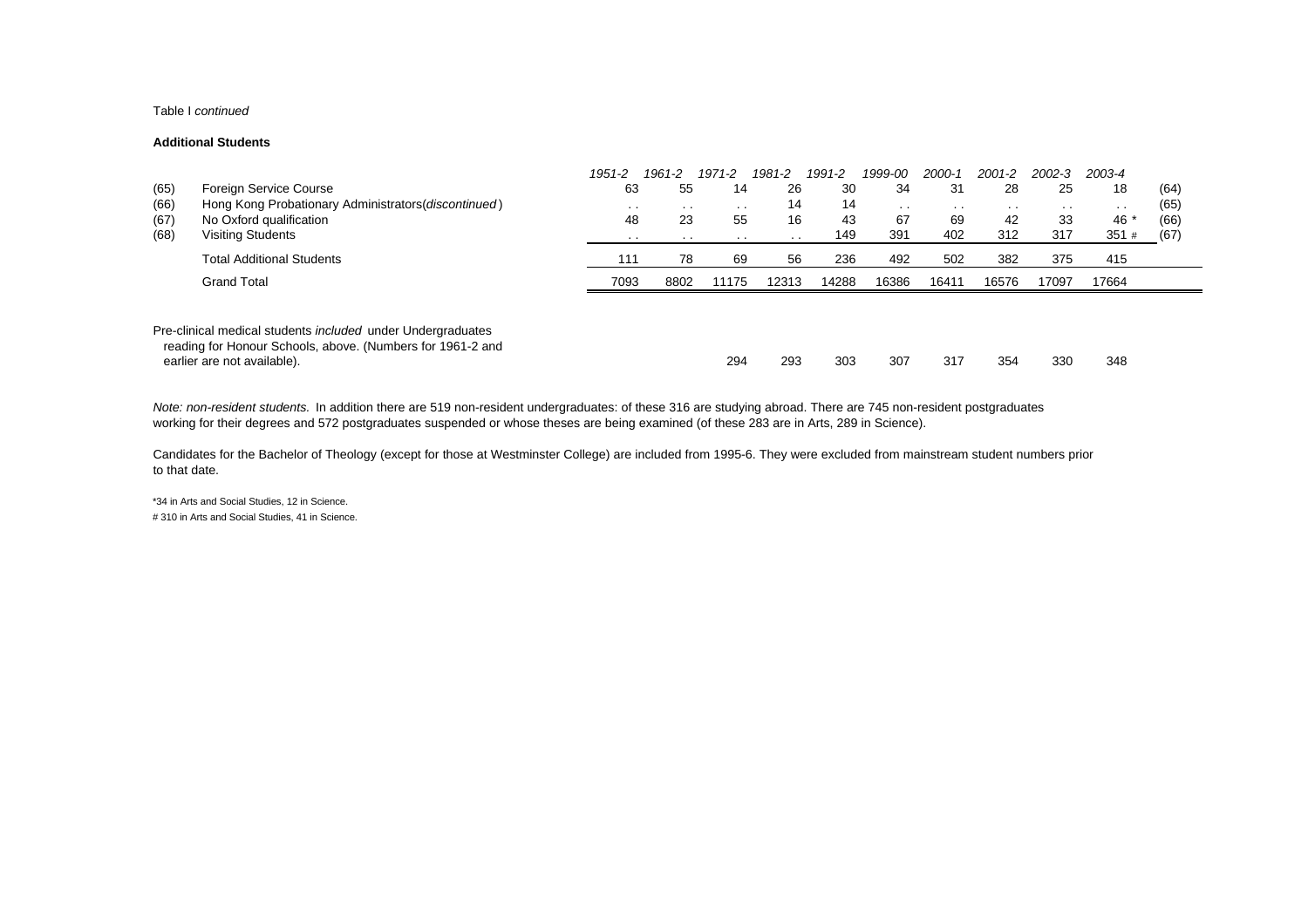Table IIa DIVISION BETWEEN UNDERGRADUATES AND POSTGRADUATES, ARTS AND SCIENCE

*All Students*

|                      |         |                 |        |                              |        |            |        |        | <b>Students</b>           | Total  |
|----------------------|---------|-----------------|--------|------------------------------|--------|------------|--------|--------|---------------------------|--------|
|                      |         |                 |        |                              |        |            |        |        | out of                    | all    |
|                      |         |                 |        | <b>Students in Residence</b> |        |            |        |        | <b>Residence Students</b> |        |
|                      |         | 1991-2          | 1998-9 | 1999-00                      | 2000-1 | $2001 - 2$ | 2002-3 | 2003-4 | 2003-4                    | 2003-4 |
| Undergraduates: Arts |         | 5938            | 6300   | 6399                         | 6366   | 6354       | 6339   | 6289   | 458                       | 6747   |
|                      | Science | 4388            | 4629   | 4594                         | 4612   | 4666       | 4757   | 4830   | 61                        | 4891   |
|                      | Total   | 10326           | 10929  | 10993                        | 10978  | 11020      | 11096  | 11119  | 519                       | 11638  |
| Postgraduates:       | Arts    | 2241            | 2948   | 2939                         | 2937   | 3103       | 3393   | 3688   | 426                       | 4114   |
|                      | Science | 1721            | 1868   | 1962                         | 1994   | 2085       | 2233   | 2442   | 319                       | 2761   |
|                      | Total   | 3962            | 4816   | 4901                         | 4931   | 5188       | 5626   | 6130   | 745                       | 6875   |
| Additional           | Arts    | $\ddotsc$       | 393    | 428                          | 438    | 344        | 337    | 362    | $\ddot{\phantom{0}}$      | 362    |
| Students:            | Science | $\cdot$ $\cdot$ | 47     | 64                           | 64     | 38         | 38     | 53     | $\sim$ $\sim$             | 53     |
|                      | Total   | $\cdot$ .       | 440    | 492                          | 502    | 382        | 375    | 415    | $\ddotsc$                 | 415    |
| Total:               | Arts    | 8179            | 9641   | 9766                         | 9741   | 9801       | 10069  | 10339  | 884                       | 11223  |
|                      | Science | 6109            | 6544   | 6620                         | 6670   | 6789       | 7028   | 7325   | 380                       | 7705   |
|                      | Total   | 14288           | 16185  | 16386                        | 16411  | 16590      | 17097  | 17664  | 1264                      | 18928  |

#### *Home and other EU Countries*

|                      |         |                 |        |                              |        |            |        |        | out of                    | all    |
|----------------------|---------|-----------------|--------|------------------------------|--------|------------|--------|--------|---------------------------|--------|
|                      |         |                 |        | <b>Students in Residence</b> |        |            |        |        | <b>Residence Students</b> |        |
|                      |         | 1991-2          | 1998-9 | 1999-00                      | 2000-1 | $2001 - 2$ | 2002-3 | 2003-4 | 2003-4                    | 2003-4 |
| Undergraduates: Arts |         | 5493            | 5879   | 6001                         | 5983   | 5957       | 5904   | 5889   | 443                       | 6332   |
|                      | Science | 4178            | 4361   | 4334                         | 4346   | 4379       | 4482   | 4505   | 56                        | 4561   |
|                      | Total   | 9671            | 10240  | 10335                        | 10329  | 10336      | 10386  | 10394  | 499                       | 10893  |
| Postgraduates:       | Arts    | 1369            | 1720   | 1730                         | 1665   | 1659       | 1724   | 1849   | 224                       | 2073   |
|                      | Science | 1267            | 1374   | 1435                         | 1468   | 1517       | 1588   | 1684   | 235                       | 1919   |
|                      | Total   | 2636            | 3094   | 3165                         | 3133   | 3176       | 3312   | 3533   | 459                       | 3992   |
| Additional           | Arts    | $\cdot$ .       | 54     | 56                           | 50     | 42         | 25     | 44     | $\ddot{\phantom{0}}$      | 44     |
| Students:            | Science | $\cdot$ .       | 17     | 17                           | 23     | 10         | 8      | 9      | $\sim$                    | 9      |
|                      | Total   | $\cdot$ $\cdot$ | 71     | 73                           | 73     | 52         | 33     | 53     | $\sim$ $\sim$             | 53     |
| Total:               | Arts    | 6862            | 7653   | 7787                         | 7698   | 7658       | 7653   | 7782   | 667                       | 8449   |
|                      | Science | 5445            | 5752   | 5786                         | 5837   | 5906       | 6078   | 6198   | 291                       | 6489   |
|                      | Total   | 12307           | 13405  | 13573                        | 13535  | 13564      | 13731  | 13980  | 958                       | 14938  |

*Students Total*

## *Overseas Students (excluding EU)*

|                      |         |           |        |                              |        |            |        |        | <b>Students</b><br>out of | Total<br>all |
|----------------------|---------|-----------|--------|------------------------------|--------|------------|--------|--------|---------------------------|--------------|
|                      |         |           |        | <b>Students in Residence</b> |        |            |        |        | Residence Students        |              |
|                      |         | 1991-2    | 1998-9 | 1999-00                      | 2000-1 | $2001 - 2$ | 2002-3 | 2003-4 | 2003-4                    | 2003-4       |
| Undergraduates: Arts |         | 445       | 421    | 398                          | 383    | 397        | 435    | 399    | 15                        | 414          |
|                      | Science | 210       | 268    | 260                          | 266    | 287        | 275    | 326    | 5                         | 331          |
|                      | Total   | 655       | 689    | 658                          | 649    | 684        | 710    | 725    | 20                        | 745          |
| Postgraduates:       | Arts    | 872       | 1227   | 1209                         | 1272   | 1444       | 1669   | 1839   | 203                       | 2042         |
|                      | Science | 454       | 494    | 527                          | 526    | 568        | 645    | 758    | 83                        | 841          |
|                      | Total   | 1326      | 1721   | 1736                         | 1798   | 2012       | 2314   | 2597   | 286                       | 2883         |
| Additional           | Arts    | $\ddotsc$ | 339    | 372                          | 388    | 301        | 312    | 318    | $\sim$ $\sim$             | 318          |
| Students:            | Science | $\cdot$ . | 30     | 47                           | 41     | 29         | 30     | 44     | $\cdots$                  | 44           |
|                      | Total   | $\ddotsc$ | 369    | 419                          | 429    | 330        | 342    | 362    | $\cdots$                  | 362          |
| Total:               | Arts    | 1317      | 1987   | 1979                         | 2043   | 2142       | 2416   | 2556   | 218                       | 2774         |
|                      | Science | 664       | 792    | 834                          | 833    | 884        | 950    | 1128   | 88                        | 1216         |
|                      | Total   | 1981      | 2779   | 2813                         | 2876   | 3026       | 3366   | 3684   | 306                       | 3990         |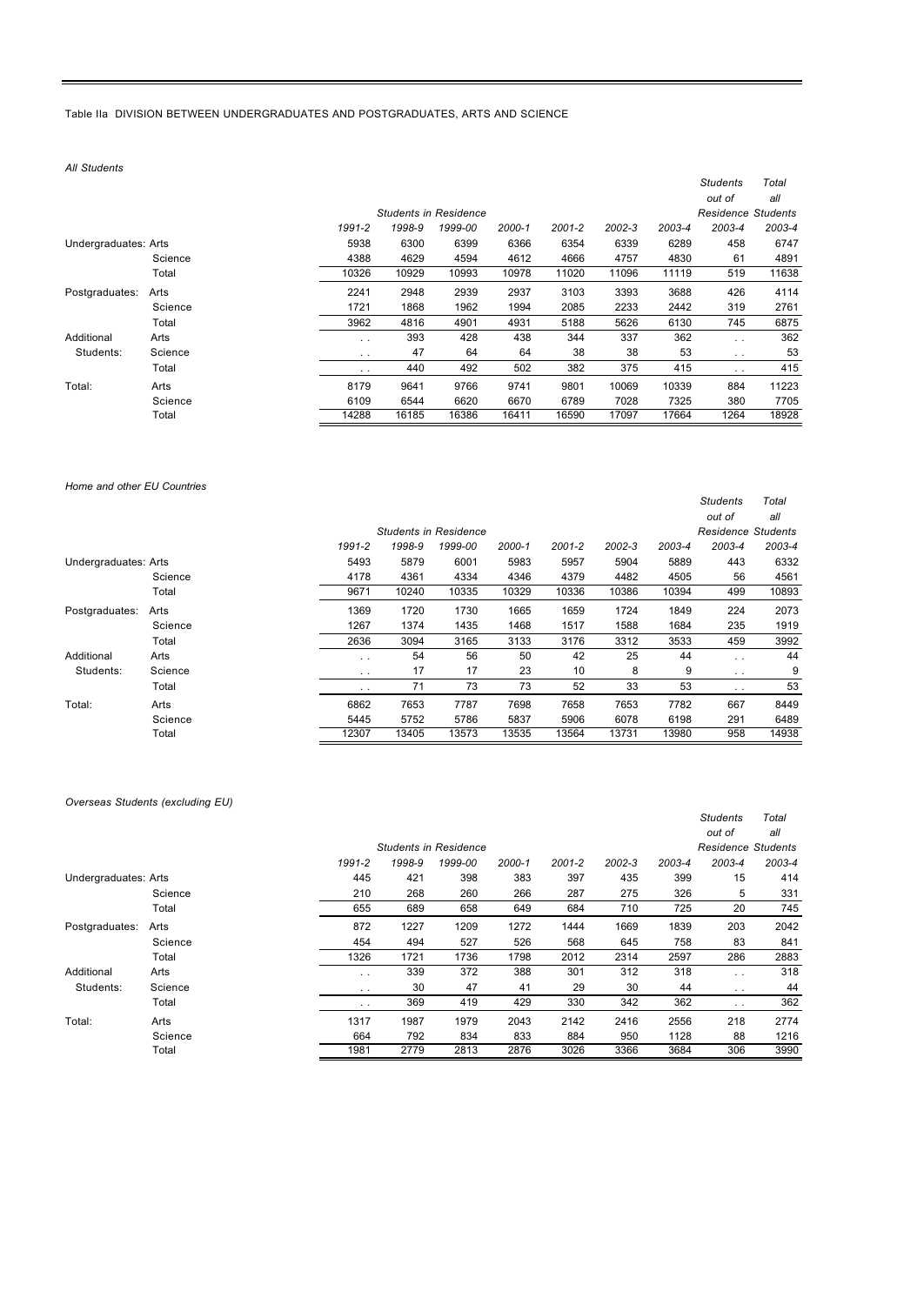# Table IIb STUDENTS IN RESIDENCE 2003-04 : DIVISION BETWEEN UNDERGRADUATES/POSTGRADUATES, ARTS/SCIENCE, HOME(excl EU)/OVERSEAS(incl EU) AND MEN/WOMEN

|                      |         |               | Home   |       |      | Overseas |       |      | Total |       |
|----------------------|---------|---------------|--------|-------|------|----------|-------|------|-------|-------|
|                      |         | Men           | Women  | Total | Men  | Women    | Total | Men  | Women | Total |
| Undergraduates: Arts |         | 2651          | 2965   | 5616  | 316  | 357      | 673   | 2967 | 3322  | 6289  |
|                      | Science | 2620          | 1726   | 4346  | 264  | 220      | 484   | 2884 | 1946  | 4830  |
|                      | Total   | 5271          | 4691   | 9962  | 580  | 577      | 1157  | 5851 | 5268  | 11119 |
| Postgraduates:       | Arts    | 712           | 586    | 1298  | 1246 | 1144     | 2390  | 1958 | 1730  | 3688  |
|                      | Science | 887           | 471    | 1358  | 694  | 390      | 1084  | 1581 | 861   | 2442  |
|                      | Total   | 1599          | 1057   | 2656  | 1940 | 1534     | 3474  | 3539 | 2591  | 6130  |
| Additional           | Arts    | 2             | 5      | 7     | 162  | 193      | 355   | 164  | 198   | 362   |
| Students:            | Science | $\sim$ $\sim$ | $\sim$ | 0     | 29   | 24       | 53    | 29   | 24    | 53    |
|                      | Total   | 2             | 5      | 7     | 191  | 217      | 408   | 193  | 222   | 415   |
| Total:               | Arts    | 3679          | 3556   | 6921  | 1724 | 1694     | 3418  | 5089 | 5250  | 10339 |
|                      | Science | 3507          | 2197   | 5704  | 987  | 634      | 1621  | 4494 | 2831  | 7325  |
|                      | Total   | 6872          | 5753   | 12625 | 2711 | 2328     | 5039  | 9583 | 8081  | 17664 |

Table IIc DISTRIBUTION OF STUDENTS BY COUNTRY OF ORIGIN (figures for 2002-3 are given in parentheses)

*Home and other EU Students in Residence*

|                |                |               | Additional      |       |         |
|----------------|----------------|---------------|-----------------|-------|---------|
|                | Undergraduates | Postgraduates | <b>Students</b> |       | Total   |
| United Kingdom | 10045          | 2777          | 7               | 12829 | (12444) |
| Germany        | 148            | 285           | 30              | 463   | (430)   |
| Greece         | 24             | 123           | $\Omega$        | 147   | (131)   |
| Italy          | 28             | 79            |                 | 108   | (114)   |
| Ireland        | 28             | 48            | 2               | 78    | (66)    |
| Spain          | 17             | 36            | 2               | 55    | (48)    |
| Netherlands    | 8              | 38            |                 | 47    | (49)    |
| Portugal       |                | 47            |                 | 49    | (40)    |
| Sweden         | 26             | 23            |                 | 50    | (42)    |
| France         | 29             | $\Omega$      | 4               | 33    | (88)    |
| Austria        | 10             | 24            |                 | 34    | (29)    |
| Denmark        | 6              | 23            |                 | 30    | (21)    |
| Belgium        | 8              | 17            |                 | 26    | (28)    |
| Finland        | 14             | 10            |                 | 25    | (27)    |
| Luxembourg     | $\overline{2}$ | 3             |                 | 6     | (7)     |
| Total          | 10394          | 3533          | 53              | 13980 | (13564) |

# *Students from outside the EU in Residence*

| oludomo mom outoruo tho Lo in ricoruonoo |                |               |                   |      |        |
|------------------------------------------|----------------|---------------|-------------------|------|--------|
|                                          |                |               | <b>Additional</b> |      |        |
|                                          | Undergraduates | Postgraduates | <b>Students</b>   |      | Total  |
| <b>USA</b>                               | 123            | 759           | 268               | 1150 | (1048) |
| Canada                                   | 37             | 227           | 4                 | 268  | (243)  |
| <b>Chinese Peoples Republic</b>          | 80             | 188           | 4                 | 272  | (184)  |
| Australia                                | 15             | 158           |                   | 174  | (150)  |
| Hong Kong                                | 95             | 61            | 0                 | 156  | (151)  |
| India                                    | 27             | 107           |                   | 135  | (118)  |
| Korea (South)                            | 26             | 63            | 3                 | 92   | (86)   |
| Japan                                    | 20             | 66            | 8                 | 94   | (95)   |
| Singapore                                | 61             | 36            | 0                 | 97   | (100)  |
| South Africa                             | 5              | 71            | 2                 | 78   | (73)   |
| Malaysia                                 | 31             | 43            |                   | 75   | (71)   |
| Russia                                   | 18             | 45            | 5                 | 68   | (66)   |
| Taiwan                                   | 7              | 40            | 3                 | 50   | (41)   |
| <b>Other Countries</b>                   | 147            | 699           | 58                | 904  | (848)  |
| Total                                    | 692            | 2563          | 358               | 3613 | (3026) |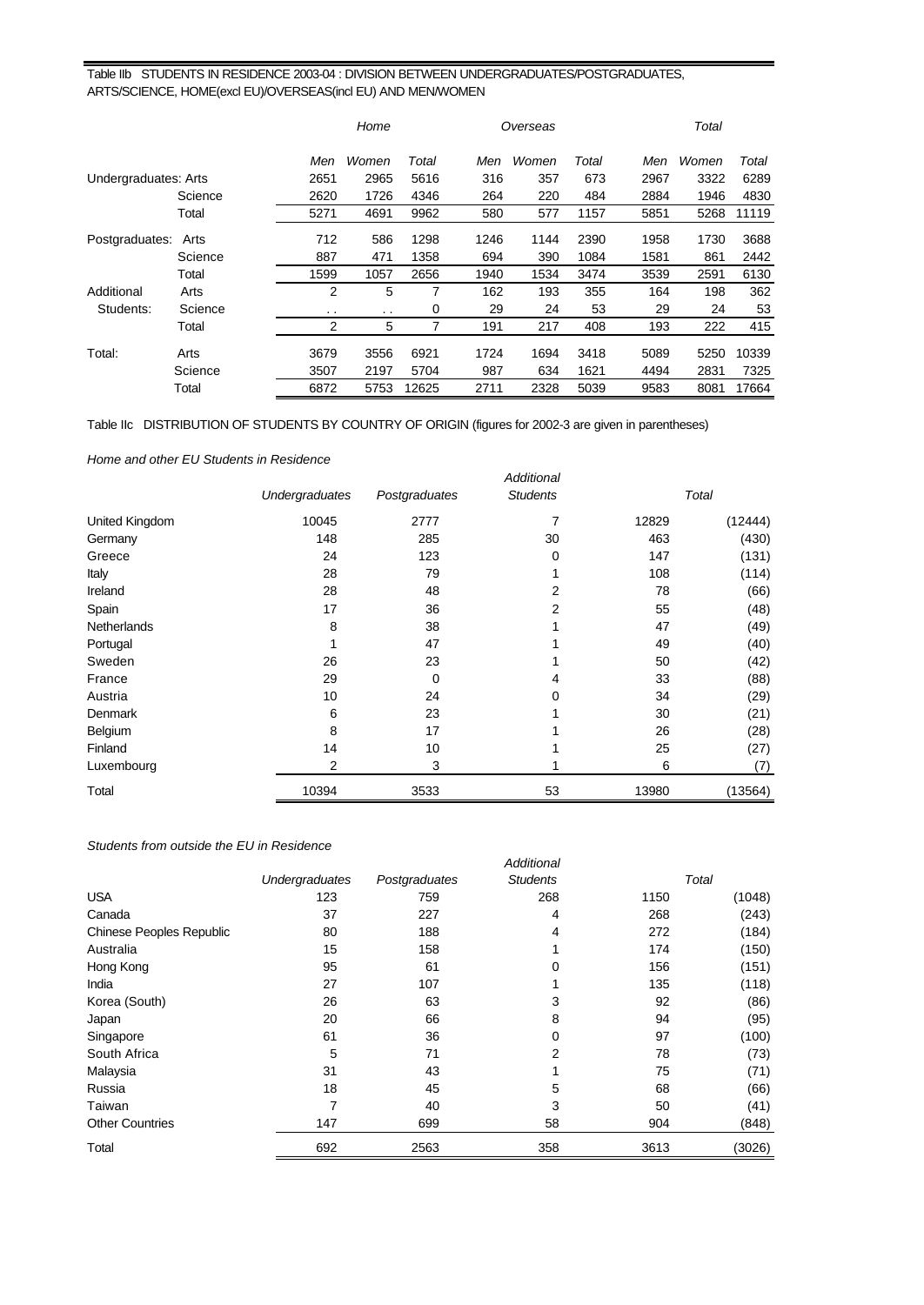| M.Sc.<br>M.Sc.<br>Prob-<br>M.F.A./ M.Th./<br><b>Students</b><br>by<br>B.Phil./ M.B.A./ B.C.L./ Certificates/<br>out of<br>ationer<br>or<br>D.Phil.<br>M.Phil.<br>M.St.<br>Research M.Litt.<br>M.Jur.<br>Diplomas<br>Others<br>Total<br>residence<br>course<br><b>Life &amp; Environmental Sciences</b><br>36<br>120<br>Anthropology<br>13<br>47<br>24<br>24<br>$\cdots$<br>$\ldots$<br><br><br>.<br>6<br>23<br>49<br>105<br>14<br>Archaeology<br>13<br>14<br>$\cdots$<br>$\cdots$<br>$\cdots$<br>$\cdots$<br>3<br>58<br>20<br>Biochemistry<br>104<br>165<br><br><br>$\cdots$<br>$\cdots$<br>.<br>20<br>Geography & the Environment<br>80<br>34<br>50<br>164<br>$\cdots$<br>.<br>$\ddotsc$<br>$\cdots$<br>$\cdots$<br>$\cdots$<br>8<br>9<br>28<br>37<br><b>Plant Sciences</b><br>$\cdots$<br>$\cdots$<br><br>$\ldots$<br><br><br>$\cdots$<br>$\overline{\mathbf{c}}$<br>31<br>Zoology<br>16<br>50<br>49<br>117<br>.<br>$\cdots$<br>$\cdots$<br>$\cdots$<br>$\cdots$<br><b>Medical Sciences</b><br>Anaesthetics<br>1<br>$\mathbf{1}$<br>$\cdots$<br>$\cdots$<br>.<br>$\cdots$<br>$\cdots$<br>$\cdots$<br>$\cdots$<br>$\cdots$<br>$\overline{2}$<br>Cardiovascular Medicine<br>10<br>8<br>18<br>$\cdots$<br>$\cdots$<br><br><br><br><br>$\cdots$<br>5<br>7<br>21<br><b>Clinical Laboratory Sciences</b><br>14<br>$\cdots$<br>.<br>$\cdots$<br>$\cdots$<br>$\cdots$<br>$\cdots$<br>$\cdots$<br>$\overline{2}$<br>13<br><b>Clinical Medicine</b><br>93<br>62<br>157<br><br>$\cdots$<br>$\ddotsc$<br>$\cdots$<br>$\cdots$<br>.<br>14<br>$\overline{2}$<br>27<br>7<br><b>Clinical Neurology</b><br>11<br>.<br>$\cdots$<br>$\cdots$<br>$\cdots$<br>.<br>$\cdots$<br>$\overline{7}$<br><b>Clinical Pharmacology</b><br>2<br>1<br>4<br>1<br>.<br>$\ldots$<br>$\cdots$<br>$\cdots$<br>$\cdots$<br>$\cdots$<br><b>Medical Oncology</b><br>6<br>17<br>11<br>$\cdots$<br>$\cdots$<br>$\cdots$<br>$\cdots$<br>$\cdots$<br>$\cdots$<br>$\cdots$<br>$\overline{2}$<br>Obstetrics & Gynaecology<br>6<br>$\overline{\mathbf{c}}$<br>$\overline{4}$<br>$\cdots$<br>.<br>$\cdots$<br>.<br>$\cdots$<br>$\ddotsc$<br>$\cdots$<br>1<br>$\overline{2}$<br>3<br>Ophthalmology<br>1<br>$\cdots$<br>.<br>$\cdots$<br>$\cdots$<br>$\cdots$<br>$\cdots$<br>$\cdots$<br><b>Orthopaedic Surgery</b><br>6<br>6<br>12<br>1<br>$\cdots$<br>.<br>$\cdots$<br>$\cdots$<br>$\cdots$<br>$\cdots$<br>.<br>6<br>6<br>12<br>5<br>Paediatrics<br>$\cdots$<br>$\cdots$<br>.<br>$\cdots$<br>$\cdots$<br>.<br>$\cdots$<br>3<br>Psychiatry<br>11<br>10<br>21<br>$\cdots$<br>.<br>$\cdots$<br>$\cdots$<br>$\cdots$<br>$\cdots$<br>.<br>Public Health & Primary Care<br>5<br>15<br>4<br>10<br>$\cdots$<br>$\cdots$<br>.<br>$\cdots$<br>$\cdots$<br>$\cdots$<br>$\cdots$<br>3<br>7<br>8<br>$\overline{2}$<br>Surgery<br>10<br>27<br>.<br>$\cdots$<br>$\cdots$<br>.<br>$\cdots$<br>344<br>47<br>15<br>Physiology<br>10<br>30<br>19<br>2<br>61<br>$\cdots$<br>.<br>$\cdots$<br>$\cdots$<br>$\cdots$<br>Human Anatomy & Genetics<br>31<br>$\overline{\mathbf{c}}$<br>26<br>59<br>6<br>$\cdots$<br><br>$\ldots$<br>$\cdots$<br>$\cdots$<br>.<br>$\overline{2}$<br>5<br>Pathology<br>19<br>41<br>62<br>$\cdots$<br>.<br><br>$\ldots$<br>$\cdots$<br>$\cdots$<br>9<br>25<br>19<br>53<br>3<br>Pharmacology<br>$\cdots$<br>$\cdots$<br>$\cdots$<br>$\cdots$<br>$\cdots$<br>$\cdots$<br>235<br>29<br>99<br>13<br><b>Experimental Psychology</b><br>33<br>36<br>30<br>$\cdots$<br>.<br>$\cdots$<br>$\cdots$<br>$\cdots$<br>$\cdots$<br><b>Social Sciences</b><br>51<br>23<br>97<br>12<br>Area & Development Studies<br>17<br>188<br>$\cdots$<br>$\cdots$<br>$\cdots$<br>$\cdots$<br>$\cdots$<br>29<br>72<br>223<br>Economics<br>12<br>110<br>16<br>$\cdots$<br>$\cdots$<br>$\cdots$<br>$\cdots$<br>$\cdots$<br><b>Educational Studies</b><br>54<br>27<br>37<br>349<br>48<br>61<br>170<br>$\cdots$<br>$\cdots$<br>$\cdots$<br>$\cdots$<br>303<br>43<br>11<br>26<br>$\mathbf{1}$<br>80<br>18<br>18<br>149<br>Law<br>$\cdots$<br>.<br>×<br>27<br>238<br>12<br><b>Management Studies</b><br>16<br>19<br>170<br>6<br>$\cdots$<br>$\cdots$<br>$\cdots$<br>$\cdots$<br>9<br>6<br>43<br>Politics & International Relations<br>21<br>146<br>100<br>282<br>$\cdots$<br>$\cdots$<br>$\cdots$<br>.<br>16<br>$\overline{2}$<br>$\overline{7}$<br>98<br>$\overline{7}$<br>Social Policy & Social Work<br>56<br>17<br>$\cdots$<br>$\cdots$<br>$\cdots$<br>$\cdots$<br>24<br>24<br>1<br>25<br>6<br>5<br>Sociology<br>80<br>$\cdots$<br>$\cdots$<br>$\cdots$<br>$\cdots$<br><b>Mathematical &amp; Physical Sciences</b><br>Chemistry<br>1<br>115<br>165<br>281<br>26<br>$\cdots$<br>.<br>$\cdots$<br>$\cdots$<br>$\cdots$<br>.<br>13<br>1<br>24<br>38<br><b>Earth Sciences</b><br>4<br>$\cdots$<br><br>$\cdots$<br>$\cdots$<br>$\cdots$<br>$\cdots$<br><b>Engineering Science</b><br>91<br>2<br>102<br>195<br>32<br>$\cdots$<br><br>$\cdots$<br>$\cdots$<br>$\cdots$<br>$\cdots$<br><b>Materials</b><br>32<br>53<br>85<br>10<br>$\cdots$<br>$\cdots$<br>.<br>$\cdots$<br>$\cdots$<br>$\cdots$<br>$\cdots$<br>Physics<br>37<br>96<br>148<br>244<br>$\cdots$<br>.<br>$\cdots$<br>$\cdots$<br>$\cdots$<br>$\cdots$<br>$\cdots$<br>109<br>843<br>50<br>5<br>Computing<br>25<br>36<br>111<br>$\cdots$<br><br>$\ldots$<br>$\ldots$<br><br>$\ldots$<br><b>Mathematics</b><br>26<br>50<br>4<br>9<br>68<br>148<br>$\ldots$<br>.<br>$\cdots$<br>$\cdots$<br>.<br><b>Statistics</b><br>28<br>74<br>7<br>26<br>$\mathbf{1}$<br>18<br>1<br><br><br>$\ldots$<br>$\cdots$<br>333<br>21<br>Life Sciences Interface DTC<br>26<br>26<br><br>$\cdots$<br>$\cdots$<br><br>$\ldots$<br>$\cdots$<br>$\cdots$<br>.<br><b>Humanities</b><br>Classics<br>25<br>1<br>53<br>23<br>22<br>124<br>20<br>$\cdots$<br>$\cdots$<br>$\ldots$<br>.<br>English<br>45<br>125<br>18<br>44<br>232<br>25<br>$\cdots$<br>$\ldots$<br>$\ldots$<br>$\cdots$<br>$\cdots$<br>Fine Art<br>3<br>3<br><br><br><br>$\cdots$<br>$\ldots$<br>$\ldots$<br>.<br>$\cdots$<br>Linguistics & Phonetics<br>1<br>21<br>21<br>47<br>2<br>4<br>$\cdots$<br>$\cdots$<br>$\cdots$<br>$\cdots$<br>$\cdots$<br>Medieval & Modern Languages<br>25<br>68<br>11<br>55<br>159<br>14<br>$\cdots$<br>$\cdots$<br>$\cdots$<br>.<br>$\cdots$<br>29<br>88<br>2<br>216<br>33<br>54<br>422<br>50<br><b>Modern History</b><br>$\cdots$<br>$\ldots$<br>$\cdots$<br>27<br>2<br>9<br>12<br>Music<br>15<br>53<br>$\ldots$<br>$\cdots$<br>$\cdots$<br><br>$\ldots$<br><b>Oriental Studies</b><br>28<br>63<br>52<br>31<br>174<br>22<br>$\cdots$<br>$\cdots$<br>$\cdots$<br>$\cdots$<br>$\cdots$<br>$\star$<br>$\sqrt{2}$<br>Philosophy<br>8<br>55<br>97<br>15<br>31<br>1<br>$\cdots$<br><br>.<br>$\cdots$<br>Theology<br>26<br>7<br>72<br>5<br>20<br>48<br>10<br>188<br>22<br>$\cdots$<br>$\cdots$<br>1499<br>182<br><b>Continuing Education</b><br>227<br>11<br>1<br>$\overline{7}$<br>36<br>282<br>41<br><br>$\ldots$<br>.<br>$\cdots$<br><b>Grand Total</b><br>828<br>1401<br>197<br>74<br>178<br>#REF!<br>153<br>2247<br>571<br>481<br>6130 | DISTRIBUTION OF POSTGRADUATES BY DIVISION, UNIT AND DEGREE, 2003-04<br>Table III |  |  |  |  |  |  |
|----------------------------------------------------------------------------------------------------------------------------------------------------------------------------------------------------------------------------------------------------------------------------------------------------------------------------------------------------------------------------------------------------------------------------------------------------------------------------------------------------------------------------------------------------------------------------------------------------------------------------------------------------------------------------------------------------------------------------------------------------------------------------------------------------------------------------------------------------------------------------------------------------------------------------------------------------------------------------------------------------------------------------------------------------------------------------------------------------------------------------------------------------------------------------------------------------------------------------------------------------------------------------------------------------------------------------------------------------------------------------------------------------------------------------------------------------------------------------------------------------------------------------------------------------------------------------------------------------------------------------------------------------------------------------------------------------------------------------------------------------------------------------------------------------------------------------------------------------------------------------------------------------------------------------------------------------------------------------------------------------------------------------------------------------------------------------------------------------------------------------------------------------------------------------------------------------------------------------------------------------------------------------------------------------------------------------------------------------------------------------------------------------------------------------------------------------------------------------------------------------------------------------------------------------------------------------------------------------------------------------------------------------------------------------------------------------------------------------------------------------------------------------------------------------------------------------------------------------------------------------------------------------------------------------------------------------------------------------------------------------------------------------------------------------------------------------------------------------------------------------------------------------------------------------------------------------------------------------------------------------------------------------------------------------------------------------------------------------------------------------------------------------------------------------------------------------------------------------------------------------------------------------------------------------------------------------------------------------------------------------------------------------------------------------------------------------------------------------------------------------------------------------------------------------------------------------------------------------------------------------------------------------------------------------------------------------------------------------------------------------------------------------------------------------------------------------------------------------------------------------------------------------------------------------------------------------------------------------------------------------------------------------------------------------------------------------------------------------------------------------------------------------------------------------------------------------------------------------------------------------------------------------------------------------------------------------------------------------------------------------------------------------------------------------------------------------------------------------------------------------------------------------------------------------------------------------------------------------------------------------------------------------------------------------------------------------------------------------------------------------------------------------------------------------------------------------------------------------------------------------------------------------------------------------------------------------------------------------------------------------------------------------------------------------------------------------------------------------------------------------------------------------------------------------------------------------------------------------------------------------------------------------------------------------------------------------------------------------------------------------------------------------------------------------------------------------------------------------------------------------------------------------------------------------------------------------------------------------------------------------------------------------------------------------------------------------------------------------------------------------------------------------------------------------------------------------------------------------------------------------------------------------------------------------------------------------------------------------------------------------------------------------------------------------------------------------------------------------------------------------------------------------------------------------------------------------------------------------------------------------------------------------------------------------------------------------------------------------------------------------------------------------------------------------------------------------------------------------------------------------------------------------------------------------------------------------------------------------------------------------------------------------------------------------------------------------------------------------------|----------------------------------------------------------------------------------|--|--|--|--|--|--|
|                                                                                                                                                                                                                                                                                                                                                                                                                                                                                                                                                                                                                                                                                                                                                                                                                                                                                                                                                                                                                                                                                                                                                                                                                                                                                                                                                                                                                                                                                                                                                                                                                                                                                                                                                                                                                                                                                                                                                                                                                                                                                                                                                                                                                                                                                                                                                                                                                                                                                                                                                                                                                                                                                                                                                                                                                                                                                                                                                                                                                                                                                                                                                                                                                                                                                                                                                                                                                                                                                                                                                                                                                                                                                                                                                                                                                                                                                                                                                                                                                                                                                                                                                                                                                                                                                                                                                                                                                                                                                                                                                                                                                                                                                                                                                                                                                                                                                                                                                                                                                                                                                                                                                                                                                                                                                                                                                                                                                                                                                                                                                                                                                                                                                                                                                                                                                                                                                                                                                                                                                                                                                                                                                                                                                                                                                                                                                                                                                                                                                                                                                                                                                                                                                                                                                                                                                                                                                                                                                                                  |                                                                                  |  |  |  |  |  |  |
|                                                                                                                                                                                                                                                                                                                                                                                                                                                                                                                                                                                                                                                                                                                                                                                                                                                                                                                                                                                                                                                                                                                                                                                                                                                                                                                                                                                                                                                                                                                                                                                                                                                                                                                                                                                                                                                                                                                                                                                                                                                                                                                                                                                                                                                                                                                                                                                                                                                                                                                                                                                                                                                                                                                                                                                                                                                                                                                                                                                                                                                                                                                                                                                                                                                                                                                                                                                                                                                                                                                                                                                                                                                                                                                                                                                                                                                                                                                                                                                                                                                                                                                                                                                                                                                                                                                                                                                                                                                                                                                                                                                                                                                                                                                                                                                                                                                                                                                                                                                                                                                                                                                                                                                                                                                                                                                                                                                                                                                                                                                                                                                                                                                                                                                                                                                                                                                                                                                                                                                                                                                                                                                                                                                                                                                                                                                                                                                                                                                                                                                                                                                                                                                                                                                                                                                                                                                                                                                                                                                  |                                                                                  |  |  |  |  |  |  |
|                                                                                                                                                                                                                                                                                                                                                                                                                                                                                                                                                                                                                                                                                                                                                                                                                                                                                                                                                                                                                                                                                                                                                                                                                                                                                                                                                                                                                                                                                                                                                                                                                                                                                                                                                                                                                                                                                                                                                                                                                                                                                                                                                                                                                                                                                                                                                                                                                                                                                                                                                                                                                                                                                                                                                                                                                                                                                                                                                                                                                                                                                                                                                                                                                                                                                                                                                                                                                                                                                                                                                                                                                                                                                                                                                                                                                                                                                                                                                                                                                                                                                                                                                                                                                                                                                                                                                                                                                                                                                                                                                                                                                                                                                                                                                                                                                                                                                                                                                                                                                                                                                                                                                                                                                                                                                                                                                                                                                                                                                                                                                                                                                                                                                                                                                                                                                                                                                                                                                                                                                                                                                                                                                                                                                                                                                                                                                                                                                                                                                                                                                                                                                                                                                                                                                                                                                                                                                                                                                                                  |                                                                                  |  |  |  |  |  |  |
|                                                                                                                                                                                                                                                                                                                                                                                                                                                                                                                                                                                                                                                                                                                                                                                                                                                                                                                                                                                                                                                                                                                                                                                                                                                                                                                                                                                                                                                                                                                                                                                                                                                                                                                                                                                                                                                                                                                                                                                                                                                                                                                                                                                                                                                                                                                                                                                                                                                                                                                                                                                                                                                                                                                                                                                                                                                                                                                                                                                                                                                                                                                                                                                                                                                                                                                                                                                                                                                                                                                                                                                                                                                                                                                                                                                                                                                                                                                                                                                                                                                                                                                                                                                                                                                                                                                                                                                                                                                                                                                                                                                                                                                                                                                                                                                                                                                                                                                                                                                                                                                                                                                                                                                                                                                                                                                                                                                                                                                                                                                                                                                                                                                                                                                                                                                                                                                                                                                                                                                                                                                                                                                                                                                                                                                                                                                                                                                                                                                                                                                                                                                                                                                                                                                                                                                                                                                                                                                                                                                  |                                                                                  |  |  |  |  |  |  |
|                                                                                                                                                                                                                                                                                                                                                                                                                                                                                                                                                                                                                                                                                                                                                                                                                                                                                                                                                                                                                                                                                                                                                                                                                                                                                                                                                                                                                                                                                                                                                                                                                                                                                                                                                                                                                                                                                                                                                                                                                                                                                                                                                                                                                                                                                                                                                                                                                                                                                                                                                                                                                                                                                                                                                                                                                                                                                                                                                                                                                                                                                                                                                                                                                                                                                                                                                                                                                                                                                                                                                                                                                                                                                                                                                                                                                                                                                                                                                                                                                                                                                                                                                                                                                                                                                                                                                                                                                                                                                                                                                                                                                                                                                                                                                                                                                                                                                                                                                                                                                                                                                                                                                                                                                                                                                                                                                                                                                                                                                                                                                                                                                                                                                                                                                                                                                                                                                                                                                                                                                                                                                                                                                                                                                                                                                                                                                                                                                                                                                                                                                                                                                                                                                                                                                                                                                                                                                                                                                                                  |                                                                                  |  |  |  |  |  |  |
|                                                                                                                                                                                                                                                                                                                                                                                                                                                                                                                                                                                                                                                                                                                                                                                                                                                                                                                                                                                                                                                                                                                                                                                                                                                                                                                                                                                                                                                                                                                                                                                                                                                                                                                                                                                                                                                                                                                                                                                                                                                                                                                                                                                                                                                                                                                                                                                                                                                                                                                                                                                                                                                                                                                                                                                                                                                                                                                                                                                                                                                                                                                                                                                                                                                                                                                                                                                                                                                                                                                                                                                                                                                                                                                                                                                                                                                                                                                                                                                                                                                                                                                                                                                                                                                                                                                                                                                                                                                                                                                                                                                                                                                                                                                                                                                                                                                                                                                                                                                                                                                                                                                                                                                                                                                                                                                                                                                                                                                                                                                                                                                                                                                                                                                                                                                                                                                                                                                                                                                                                                                                                                                                                                                                                                                                                                                                                                                                                                                                                                                                                                                                                                                                                                                                                                                                                                                                                                                                                                                  |                                                                                  |  |  |  |  |  |  |
|                                                                                                                                                                                                                                                                                                                                                                                                                                                                                                                                                                                                                                                                                                                                                                                                                                                                                                                                                                                                                                                                                                                                                                                                                                                                                                                                                                                                                                                                                                                                                                                                                                                                                                                                                                                                                                                                                                                                                                                                                                                                                                                                                                                                                                                                                                                                                                                                                                                                                                                                                                                                                                                                                                                                                                                                                                                                                                                                                                                                                                                                                                                                                                                                                                                                                                                                                                                                                                                                                                                                                                                                                                                                                                                                                                                                                                                                                                                                                                                                                                                                                                                                                                                                                                                                                                                                                                                                                                                                                                                                                                                                                                                                                                                                                                                                                                                                                                                                                                                                                                                                                                                                                                                                                                                                                                                                                                                                                                                                                                                                                                                                                                                                                                                                                                                                                                                                                                                                                                                                                                                                                                                                                                                                                                                                                                                                                                                                                                                                                                                                                                                                                                                                                                                                                                                                                                                                                                                                                                                  |                                                                                  |  |  |  |  |  |  |
|                                                                                                                                                                                                                                                                                                                                                                                                                                                                                                                                                                                                                                                                                                                                                                                                                                                                                                                                                                                                                                                                                                                                                                                                                                                                                                                                                                                                                                                                                                                                                                                                                                                                                                                                                                                                                                                                                                                                                                                                                                                                                                                                                                                                                                                                                                                                                                                                                                                                                                                                                                                                                                                                                                                                                                                                                                                                                                                                                                                                                                                                                                                                                                                                                                                                                                                                                                                                                                                                                                                                                                                                                                                                                                                                                                                                                                                                                                                                                                                                                                                                                                                                                                                                                                                                                                                                                                                                                                                                                                                                                                                                                                                                                                                                                                                                                                                                                                                                                                                                                                                                                                                                                                                                                                                                                                                                                                                                                                                                                                                                                                                                                                                                                                                                                                                                                                                                                                                                                                                                                                                                                                                                                                                                                                                                                                                                                                                                                                                                                                                                                                                                                                                                                                                                                                                                                                                                                                                                                                                  |                                                                                  |  |  |  |  |  |  |
|                                                                                                                                                                                                                                                                                                                                                                                                                                                                                                                                                                                                                                                                                                                                                                                                                                                                                                                                                                                                                                                                                                                                                                                                                                                                                                                                                                                                                                                                                                                                                                                                                                                                                                                                                                                                                                                                                                                                                                                                                                                                                                                                                                                                                                                                                                                                                                                                                                                                                                                                                                                                                                                                                                                                                                                                                                                                                                                                                                                                                                                                                                                                                                                                                                                                                                                                                                                                                                                                                                                                                                                                                                                                                                                                                                                                                                                                                                                                                                                                                                                                                                                                                                                                                                                                                                                                                                                                                                                                                                                                                                                                                                                                                                                                                                                                                                                                                                                                                                                                                                                                                                                                                                                                                                                                                                                                                                                                                                                                                                                                                                                                                                                                                                                                                                                                                                                                                                                                                                                                                                                                                                                                                                                                                                                                                                                                                                                                                                                                                                                                                                                                                                                                                                                                                                                                                                                                                                                                                                                  |                                                                                  |  |  |  |  |  |  |
|                                                                                                                                                                                                                                                                                                                                                                                                                                                                                                                                                                                                                                                                                                                                                                                                                                                                                                                                                                                                                                                                                                                                                                                                                                                                                                                                                                                                                                                                                                                                                                                                                                                                                                                                                                                                                                                                                                                                                                                                                                                                                                                                                                                                                                                                                                                                                                                                                                                                                                                                                                                                                                                                                                                                                                                                                                                                                                                                                                                                                                                                                                                                                                                                                                                                                                                                                                                                                                                                                                                                                                                                                                                                                                                                                                                                                                                                                                                                                                                                                                                                                                                                                                                                                                                                                                                                                                                                                                                                                                                                                                                                                                                                                                                                                                                                                                                                                                                                                                                                                                                                                                                                                                                                                                                                                                                                                                                                                                                                                                                                                                                                                                                                                                                                                                                                                                                                                                                                                                                                                                                                                                                                                                                                                                                                                                                                                                                                                                                                                                                                                                                                                                                                                                                                                                                                                                                                                                                                                                                  |                                                                                  |  |  |  |  |  |  |
|                                                                                                                                                                                                                                                                                                                                                                                                                                                                                                                                                                                                                                                                                                                                                                                                                                                                                                                                                                                                                                                                                                                                                                                                                                                                                                                                                                                                                                                                                                                                                                                                                                                                                                                                                                                                                                                                                                                                                                                                                                                                                                                                                                                                                                                                                                                                                                                                                                                                                                                                                                                                                                                                                                                                                                                                                                                                                                                                                                                                                                                                                                                                                                                                                                                                                                                                                                                                                                                                                                                                                                                                                                                                                                                                                                                                                                                                                                                                                                                                                                                                                                                                                                                                                                                                                                                                                                                                                                                                                                                                                                                                                                                                                                                                                                                                                                                                                                                                                                                                                                                                                                                                                                                                                                                                                                                                                                                                                                                                                                                                                                                                                                                                                                                                                                                                                                                                                                                                                                                                                                                                                                                                                                                                                                                                                                                                                                                                                                                                                                                                                                                                                                                                                                                                                                                                                                                                                                                                                                                  |                                                                                  |  |  |  |  |  |  |
|                                                                                                                                                                                                                                                                                                                                                                                                                                                                                                                                                                                                                                                                                                                                                                                                                                                                                                                                                                                                                                                                                                                                                                                                                                                                                                                                                                                                                                                                                                                                                                                                                                                                                                                                                                                                                                                                                                                                                                                                                                                                                                                                                                                                                                                                                                                                                                                                                                                                                                                                                                                                                                                                                                                                                                                                                                                                                                                                                                                                                                                                                                                                                                                                                                                                                                                                                                                                                                                                                                                                                                                                                                                                                                                                                                                                                                                                                                                                                                                                                                                                                                                                                                                                                                                                                                                                                                                                                                                                                                                                                                                                                                                                                                                                                                                                                                                                                                                                                                                                                                                                                                                                                                                                                                                                                                                                                                                                                                                                                                                                                                                                                                                                                                                                                                                                                                                                                                                                                                                                                                                                                                                                                                                                                                                                                                                                                                                                                                                                                                                                                                                                                                                                                                                                                                                                                                                                                                                                                                                  |                                                                                  |  |  |  |  |  |  |
|                                                                                                                                                                                                                                                                                                                                                                                                                                                                                                                                                                                                                                                                                                                                                                                                                                                                                                                                                                                                                                                                                                                                                                                                                                                                                                                                                                                                                                                                                                                                                                                                                                                                                                                                                                                                                                                                                                                                                                                                                                                                                                                                                                                                                                                                                                                                                                                                                                                                                                                                                                                                                                                                                                                                                                                                                                                                                                                                                                                                                                                                                                                                                                                                                                                                                                                                                                                                                                                                                                                                                                                                                                                                                                                                                                                                                                                                                                                                                                                                                                                                                                                                                                                                                                                                                                                                                                                                                                                                                                                                                                                                                                                                                                                                                                                                                                                                                                                                                                                                                                                                                                                                                                                                                                                                                                                                                                                                                                                                                                                                                                                                                                                                                                                                                                                                                                                                                                                                                                                                                                                                                                                                                                                                                                                                                                                                                                                                                                                                                                                                                                                                                                                                                                                                                                                                                                                                                                                                                                                  |                                                                                  |  |  |  |  |  |  |
|                                                                                                                                                                                                                                                                                                                                                                                                                                                                                                                                                                                                                                                                                                                                                                                                                                                                                                                                                                                                                                                                                                                                                                                                                                                                                                                                                                                                                                                                                                                                                                                                                                                                                                                                                                                                                                                                                                                                                                                                                                                                                                                                                                                                                                                                                                                                                                                                                                                                                                                                                                                                                                                                                                                                                                                                                                                                                                                                                                                                                                                                                                                                                                                                                                                                                                                                                                                                                                                                                                                                                                                                                                                                                                                                                                                                                                                                                                                                                                                                                                                                                                                                                                                                                                                                                                                                                                                                                                                                                                                                                                                                                                                                                                                                                                                                                                                                                                                                                                                                                                                                                                                                                                                                                                                                                                                                                                                                                                                                                                                                                                                                                                                                                                                                                                                                                                                                                                                                                                                                                                                                                                                                                                                                                                                                                                                                                                                                                                                                                                                                                                                                                                                                                                                                                                                                                                                                                                                                                                                  |                                                                                  |  |  |  |  |  |  |
|                                                                                                                                                                                                                                                                                                                                                                                                                                                                                                                                                                                                                                                                                                                                                                                                                                                                                                                                                                                                                                                                                                                                                                                                                                                                                                                                                                                                                                                                                                                                                                                                                                                                                                                                                                                                                                                                                                                                                                                                                                                                                                                                                                                                                                                                                                                                                                                                                                                                                                                                                                                                                                                                                                                                                                                                                                                                                                                                                                                                                                                                                                                                                                                                                                                                                                                                                                                                                                                                                                                                                                                                                                                                                                                                                                                                                                                                                                                                                                                                                                                                                                                                                                                                                                                                                                                                                                                                                                                                                                                                                                                                                                                                                                                                                                                                                                                                                                                                                                                                                                                                                                                                                                                                                                                                                                                                                                                                                                                                                                                                                                                                                                                                                                                                                                                                                                                                                                                                                                                                                                                                                                                                                                                                                                                                                                                                                                                                                                                                                                                                                                                                                                                                                                                                                                                                                                                                                                                                                                                  |                                                                                  |  |  |  |  |  |  |
|                                                                                                                                                                                                                                                                                                                                                                                                                                                                                                                                                                                                                                                                                                                                                                                                                                                                                                                                                                                                                                                                                                                                                                                                                                                                                                                                                                                                                                                                                                                                                                                                                                                                                                                                                                                                                                                                                                                                                                                                                                                                                                                                                                                                                                                                                                                                                                                                                                                                                                                                                                                                                                                                                                                                                                                                                                                                                                                                                                                                                                                                                                                                                                                                                                                                                                                                                                                                                                                                                                                                                                                                                                                                                                                                                                                                                                                                                                                                                                                                                                                                                                                                                                                                                                                                                                                                                                                                                                                                                                                                                                                                                                                                                                                                                                                                                                                                                                                                                                                                                                                                                                                                                                                                                                                                                                                                                                                                                                                                                                                                                                                                                                                                                                                                                                                                                                                                                                                                                                                                                                                                                                                                                                                                                                                                                                                                                                                                                                                                                                                                                                                                                                                                                                                                                                                                                                                                                                                                                                                  |                                                                                  |  |  |  |  |  |  |
|                                                                                                                                                                                                                                                                                                                                                                                                                                                                                                                                                                                                                                                                                                                                                                                                                                                                                                                                                                                                                                                                                                                                                                                                                                                                                                                                                                                                                                                                                                                                                                                                                                                                                                                                                                                                                                                                                                                                                                                                                                                                                                                                                                                                                                                                                                                                                                                                                                                                                                                                                                                                                                                                                                                                                                                                                                                                                                                                                                                                                                                                                                                                                                                                                                                                                                                                                                                                                                                                                                                                                                                                                                                                                                                                                                                                                                                                                                                                                                                                                                                                                                                                                                                                                                                                                                                                                                                                                                                                                                                                                                                                                                                                                                                                                                                                                                                                                                                                                                                                                                                                                                                                                                                                                                                                                                                                                                                                                                                                                                                                                                                                                                                                                                                                                                                                                                                                                                                                                                                                                                                                                                                                                                                                                                                                                                                                                                                                                                                                                                                                                                                                                                                                                                                                                                                                                                                                                                                                                                                  |                                                                                  |  |  |  |  |  |  |
|                                                                                                                                                                                                                                                                                                                                                                                                                                                                                                                                                                                                                                                                                                                                                                                                                                                                                                                                                                                                                                                                                                                                                                                                                                                                                                                                                                                                                                                                                                                                                                                                                                                                                                                                                                                                                                                                                                                                                                                                                                                                                                                                                                                                                                                                                                                                                                                                                                                                                                                                                                                                                                                                                                                                                                                                                                                                                                                                                                                                                                                                                                                                                                                                                                                                                                                                                                                                                                                                                                                                                                                                                                                                                                                                                                                                                                                                                                                                                                                                                                                                                                                                                                                                                                                                                                                                                                                                                                                                                                                                                                                                                                                                                                                                                                                                                                                                                                                                                                                                                                                                                                                                                                                                                                                                                                                                                                                                                                                                                                                                                                                                                                                                                                                                                                                                                                                                                                                                                                                                                                                                                                                                                                                                                                                                                                                                                                                                                                                                                                                                                                                                                                                                                                                                                                                                                                                                                                                                                                                  |                                                                                  |  |  |  |  |  |  |
|                                                                                                                                                                                                                                                                                                                                                                                                                                                                                                                                                                                                                                                                                                                                                                                                                                                                                                                                                                                                                                                                                                                                                                                                                                                                                                                                                                                                                                                                                                                                                                                                                                                                                                                                                                                                                                                                                                                                                                                                                                                                                                                                                                                                                                                                                                                                                                                                                                                                                                                                                                                                                                                                                                                                                                                                                                                                                                                                                                                                                                                                                                                                                                                                                                                                                                                                                                                                                                                                                                                                                                                                                                                                                                                                                                                                                                                                                                                                                                                                                                                                                                                                                                                                                                                                                                                                                                                                                                                                                                                                                                                                                                                                                                                                                                                                                                                                                                                                                                                                                                                                                                                                                                                                                                                                                                                                                                                                                                                                                                                                                                                                                                                                                                                                                                                                                                                                                                                                                                                                                                                                                                                                                                                                                                                                                                                                                                                                                                                                                                                                                                                                                                                                                                                                                                                                                                                                                                                                                                                  |                                                                                  |  |  |  |  |  |  |
|                                                                                                                                                                                                                                                                                                                                                                                                                                                                                                                                                                                                                                                                                                                                                                                                                                                                                                                                                                                                                                                                                                                                                                                                                                                                                                                                                                                                                                                                                                                                                                                                                                                                                                                                                                                                                                                                                                                                                                                                                                                                                                                                                                                                                                                                                                                                                                                                                                                                                                                                                                                                                                                                                                                                                                                                                                                                                                                                                                                                                                                                                                                                                                                                                                                                                                                                                                                                                                                                                                                                                                                                                                                                                                                                                                                                                                                                                                                                                                                                                                                                                                                                                                                                                                                                                                                                                                                                                                                                                                                                                                                                                                                                                                                                                                                                                                                                                                                                                                                                                                                                                                                                                                                                                                                                                                                                                                                                                                                                                                                                                                                                                                                                                                                                                                                                                                                                                                                                                                                                                                                                                                                                                                                                                                                                                                                                                                                                                                                                                                                                                                                                                                                                                                                                                                                                                                                                                                                                                                                  |                                                                                  |  |  |  |  |  |  |
|                                                                                                                                                                                                                                                                                                                                                                                                                                                                                                                                                                                                                                                                                                                                                                                                                                                                                                                                                                                                                                                                                                                                                                                                                                                                                                                                                                                                                                                                                                                                                                                                                                                                                                                                                                                                                                                                                                                                                                                                                                                                                                                                                                                                                                                                                                                                                                                                                                                                                                                                                                                                                                                                                                                                                                                                                                                                                                                                                                                                                                                                                                                                                                                                                                                                                                                                                                                                                                                                                                                                                                                                                                                                                                                                                                                                                                                                                                                                                                                                                                                                                                                                                                                                                                                                                                                                                                                                                                                                                                                                                                                                                                                                                                                                                                                                                                                                                                                                                                                                                                                                                                                                                                                                                                                                                                                                                                                                                                                                                                                                                                                                                                                                                                                                                                                                                                                                                                                                                                                                                                                                                                                                                                                                                                                                                                                                                                                                                                                                                                                                                                                                                                                                                                                                                                                                                                                                                                                                                                                  |                                                                                  |  |  |  |  |  |  |
|                                                                                                                                                                                                                                                                                                                                                                                                                                                                                                                                                                                                                                                                                                                                                                                                                                                                                                                                                                                                                                                                                                                                                                                                                                                                                                                                                                                                                                                                                                                                                                                                                                                                                                                                                                                                                                                                                                                                                                                                                                                                                                                                                                                                                                                                                                                                                                                                                                                                                                                                                                                                                                                                                                                                                                                                                                                                                                                                                                                                                                                                                                                                                                                                                                                                                                                                                                                                                                                                                                                                                                                                                                                                                                                                                                                                                                                                                                                                                                                                                                                                                                                                                                                                                                                                                                                                                                                                                                                                                                                                                                                                                                                                                                                                                                                                                                                                                                                                                                                                                                                                                                                                                                                                                                                                                                                                                                                                                                                                                                                                                                                                                                                                                                                                                                                                                                                                                                                                                                                                                                                                                                                                                                                                                                                                                                                                                                                                                                                                                                                                                                                                                                                                                                                                                                                                                                                                                                                                                                                  |                                                                                  |  |  |  |  |  |  |
|                                                                                                                                                                                                                                                                                                                                                                                                                                                                                                                                                                                                                                                                                                                                                                                                                                                                                                                                                                                                                                                                                                                                                                                                                                                                                                                                                                                                                                                                                                                                                                                                                                                                                                                                                                                                                                                                                                                                                                                                                                                                                                                                                                                                                                                                                                                                                                                                                                                                                                                                                                                                                                                                                                                                                                                                                                                                                                                                                                                                                                                                                                                                                                                                                                                                                                                                                                                                                                                                                                                                                                                                                                                                                                                                                                                                                                                                                                                                                                                                                                                                                                                                                                                                                                                                                                                                                                                                                                                                                                                                                                                                                                                                                                                                                                                                                                                                                                                                                                                                                                                                                                                                                                                                                                                                                                                                                                                                                                                                                                                                                                                                                                                                                                                                                                                                                                                                                                                                                                                                                                                                                                                                                                                                                                                                                                                                                                                                                                                                                                                                                                                                                                                                                                                                                                                                                                                                                                                                                                                  |                                                                                  |  |  |  |  |  |  |
|                                                                                                                                                                                                                                                                                                                                                                                                                                                                                                                                                                                                                                                                                                                                                                                                                                                                                                                                                                                                                                                                                                                                                                                                                                                                                                                                                                                                                                                                                                                                                                                                                                                                                                                                                                                                                                                                                                                                                                                                                                                                                                                                                                                                                                                                                                                                                                                                                                                                                                                                                                                                                                                                                                                                                                                                                                                                                                                                                                                                                                                                                                                                                                                                                                                                                                                                                                                                                                                                                                                                                                                                                                                                                                                                                                                                                                                                                                                                                                                                                                                                                                                                                                                                                                                                                                                                                                                                                                                                                                                                                                                                                                                                                                                                                                                                                                                                                                                                                                                                                                                                                                                                                                                                                                                                                                                                                                                                                                                                                                                                                                                                                                                                                                                                                                                                                                                                                                                                                                                                                                                                                                                                                                                                                                                                                                                                                                                                                                                                                                                                                                                                                                                                                                                                                                                                                                                                                                                                                                                  |                                                                                  |  |  |  |  |  |  |
|                                                                                                                                                                                                                                                                                                                                                                                                                                                                                                                                                                                                                                                                                                                                                                                                                                                                                                                                                                                                                                                                                                                                                                                                                                                                                                                                                                                                                                                                                                                                                                                                                                                                                                                                                                                                                                                                                                                                                                                                                                                                                                                                                                                                                                                                                                                                                                                                                                                                                                                                                                                                                                                                                                                                                                                                                                                                                                                                                                                                                                                                                                                                                                                                                                                                                                                                                                                                                                                                                                                                                                                                                                                                                                                                                                                                                                                                                                                                                                                                                                                                                                                                                                                                                                                                                                                                                                                                                                                                                                                                                                                                                                                                                                                                                                                                                                                                                                                                                                                                                                                                                                                                                                                                                                                                                                                                                                                                                                                                                                                                                                                                                                                                                                                                                                                                                                                                                                                                                                                                                                                                                                                                                                                                                                                                                                                                                                                                                                                                                                                                                                                                                                                                                                                                                                                                                                                                                                                                                                                  |                                                                                  |  |  |  |  |  |  |
|                                                                                                                                                                                                                                                                                                                                                                                                                                                                                                                                                                                                                                                                                                                                                                                                                                                                                                                                                                                                                                                                                                                                                                                                                                                                                                                                                                                                                                                                                                                                                                                                                                                                                                                                                                                                                                                                                                                                                                                                                                                                                                                                                                                                                                                                                                                                                                                                                                                                                                                                                                                                                                                                                                                                                                                                                                                                                                                                                                                                                                                                                                                                                                                                                                                                                                                                                                                                                                                                                                                                                                                                                                                                                                                                                                                                                                                                                                                                                                                                                                                                                                                                                                                                                                                                                                                                                                                                                                                                                                                                                                                                                                                                                                                                                                                                                                                                                                                                                                                                                                                                                                                                                                                                                                                                                                                                                                                                                                                                                                                                                                                                                                                                                                                                                                                                                                                                                                                                                                                                                                                                                                                                                                                                                                                                                                                                                                                                                                                                                                                                                                                                                                                                                                                                                                                                                                                                                                                                                                                  |                                                                                  |  |  |  |  |  |  |
|                                                                                                                                                                                                                                                                                                                                                                                                                                                                                                                                                                                                                                                                                                                                                                                                                                                                                                                                                                                                                                                                                                                                                                                                                                                                                                                                                                                                                                                                                                                                                                                                                                                                                                                                                                                                                                                                                                                                                                                                                                                                                                                                                                                                                                                                                                                                                                                                                                                                                                                                                                                                                                                                                                                                                                                                                                                                                                                                                                                                                                                                                                                                                                                                                                                                                                                                                                                                                                                                                                                                                                                                                                                                                                                                                                                                                                                                                                                                                                                                                                                                                                                                                                                                                                                                                                                                                                                                                                                                                                                                                                                                                                                                                                                                                                                                                                                                                                                                                                                                                                                                                                                                                                                                                                                                                                                                                                                                                                                                                                                                                                                                                                                                                                                                                                                                                                                                                                                                                                                                                                                                                                                                                                                                                                                                                                                                                                                                                                                                                                                                                                                                                                                                                                                                                                                                                                                                                                                                                                                  |                                                                                  |  |  |  |  |  |  |
|                                                                                                                                                                                                                                                                                                                                                                                                                                                                                                                                                                                                                                                                                                                                                                                                                                                                                                                                                                                                                                                                                                                                                                                                                                                                                                                                                                                                                                                                                                                                                                                                                                                                                                                                                                                                                                                                                                                                                                                                                                                                                                                                                                                                                                                                                                                                                                                                                                                                                                                                                                                                                                                                                                                                                                                                                                                                                                                                                                                                                                                                                                                                                                                                                                                                                                                                                                                                                                                                                                                                                                                                                                                                                                                                                                                                                                                                                                                                                                                                                                                                                                                                                                                                                                                                                                                                                                                                                                                                                                                                                                                                                                                                                                                                                                                                                                                                                                                                                                                                                                                                                                                                                                                                                                                                                                                                                                                                                                                                                                                                                                                                                                                                                                                                                                                                                                                                                                                                                                                                                                                                                                                                                                                                                                                                                                                                                                                                                                                                                                                                                                                                                                                                                                                                                                                                                                                                                                                                                                                  |                                                                                  |  |  |  |  |  |  |
|                                                                                                                                                                                                                                                                                                                                                                                                                                                                                                                                                                                                                                                                                                                                                                                                                                                                                                                                                                                                                                                                                                                                                                                                                                                                                                                                                                                                                                                                                                                                                                                                                                                                                                                                                                                                                                                                                                                                                                                                                                                                                                                                                                                                                                                                                                                                                                                                                                                                                                                                                                                                                                                                                                                                                                                                                                                                                                                                                                                                                                                                                                                                                                                                                                                                                                                                                                                                                                                                                                                                                                                                                                                                                                                                                                                                                                                                                                                                                                                                                                                                                                                                                                                                                                                                                                                                                                                                                                                                                                                                                                                                                                                                                                                                                                                                                                                                                                                                                                                                                                                                                                                                                                                                                                                                                                                                                                                                                                                                                                                                                                                                                                                                                                                                                                                                                                                                                                                                                                                                                                                                                                                                                                                                                                                                                                                                                                                                                                                                                                                                                                                                                                                                                                                                                                                                                                                                                                                                                                                  |                                                                                  |  |  |  |  |  |  |
|                                                                                                                                                                                                                                                                                                                                                                                                                                                                                                                                                                                                                                                                                                                                                                                                                                                                                                                                                                                                                                                                                                                                                                                                                                                                                                                                                                                                                                                                                                                                                                                                                                                                                                                                                                                                                                                                                                                                                                                                                                                                                                                                                                                                                                                                                                                                                                                                                                                                                                                                                                                                                                                                                                                                                                                                                                                                                                                                                                                                                                                                                                                                                                                                                                                                                                                                                                                                                                                                                                                                                                                                                                                                                                                                                                                                                                                                                                                                                                                                                                                                                                                                                                                                                                                                                                                                                                                                                                                                                                                                                                                                                                                                                                                                                                                                                                                                                                                                                                                                                                                                                                                                                                                                                                                                                                                                                                                                                                                                                                                                                                                                                                                                                                                                                                                                                                                                                                                                                                                                                                                                                                                                                                                                                                                                                                                                                                                                                                                                                                                                                                                                                                                                                                                                                                                                                                                                                                                                                                                  |                                                                                  |  |  |  |  |  |  |
|                                                                                                                                                                                                                                                                                                                                                                                                                                                                                                                                                                                                                                                                                                                                                                                                                                                                                                                                                                                                                                                                                                                                                                                                                                                                                                                                                                                                                                                                                                                                                                                                                                                                                                                                                                                                                                                                                                                                                                                                                                                                                                                                                                                                                                                                                                                                                                                                                                                                                                                                                                                                                                                                                                                                                                                                                                                                                                                                                                                                                                                                                                                                                                                                                                                                                                                                                                                                                                                                                                                                                                                                                                                                                                                                                                                                                                                                                                                                                                                                                                                                                                                                                                                                                                                                                                                                                                                                                                                                                                                                                                                                                                                                                                                                                                                                                                                                                                                                                                                                                                                                                                                                                                                                                                                                                                                                                                                                                                                                                                                                                                                                                                                                                                                                                                                                                                                                                                                                                                                                                                                                                                                                                                                                                                                                                                                                                                                                                                                                                                                                                                                                                                                                                                                                                                                                                                                                                                                                                                                  |                                                                                  |  |  |  |  |  |  |
|                                                                                                                                                                                                                                                                                                                                                                                                                                                                                                                                                                                                                                                                                                                                                                                                                                                                                                                                                                                                                                                                                                                                                                                                                                                                                                                                                                                                                                                                                                                                                                                                                                                                                                                                                                                                                                                                                                                                                                                                                                                                                                                                                                                                                                                                                                                                                                                                                                                                                                                                                                                                                                                                                                                                                                                                                                                                                                                                                                                                                                                                                                                                                                                                                                                                                                                                                                                                                                                                                                                                                                                                                                                                                                                                                                                                                                                                                                                                                                                                                                                                                                                                                                                                                                                                                                                                                                                                                                                                                                                                                                                                                                                                                                                                                                                                                                                                                                                                                                                                                                                                                                                                                                                                                                                                                                                                                                                                                                                                                                                                                                                                                                                                                                                                                                                                                                                                                                                                                                                                                                                                                                                                                                                                                                                                                                                                                                                                                                                                                                                                                                                                                                                                                                                                                                                                                                                                                                                                                                                  |                                                                                  |  |  |  |  |  |  |
|                                                                                                                                                                                                                                                                                                                                                                                                                                                                                                                                                                                                                                                                                                                                                                                                                                                                                                                                                                                                                                                                                                                                                                                                                                                                                                                                                                                                                                                                                                                                                                                                                                                                                                                                                                                                                                                                                                                                                                                                                                                                                                                                                                                                                                                                                                                                                                                                                                                                                                                                                                                                                                                                                                                                                                                                                                                                                                                                                                                                                                                                                                                                                                                                                                                                                                                                                                                                                                                                                                                                                                                                                                                                                                                                                                                                                                                                                                                                                                                                                                                                                                                                                                                                                                                                                                                                                                                                                                                                                                                                                                                                                                                                                                                                                                                                                                                                                                                                                                                                                                                                                                                                                                                                                                                                                                                                                                                                                                                                                                                                                                                                                                                                                                                                                                                                                                                                                                                                                                                                                                                                                                                                                                                                                                                                                                                                                                                                                                                                                                                                                                                                                                                                                                                                                                                                                                                                                                                                                                                  |                                                                                  |  |  |  |  |  |  |
|                                                                                                                                                                                                                                                                                                                                                                                                                                                                                                                                                                                                                                                                                                                                                                                                                                                                                                                                                                                                                                                                                                                                                                                                                                                                                                                                                                                                                                                                                                                                                                                                                                                                                                                                                                                                                                                                                                                                                                                                                                                                                                                                                                                                                                                                                                                                                                                                                                                                                                                                                                                                                                                                                                                                                                                                                                                                                                                                                                                                                                                                                                                                                                                                                                                                                                                                                                                                                                                                                                                                                                                                                                                                                                                                                                                                                                                                                                                                                                                                                                                                                                                                                                                                                                                                                                                                                                                                                                                                                                                                                                                                                                                                                                                                                                                                                                                                                                                                                                                                                                                                                                                                                                                                                                                                                                                                                                                                                                                                                                                                                                                                                                                                                                                                                                                                                                                                                                                                                                                                                                                                                                                                                                                                                                                                                                                                                                                                                                                                                                                                                                                                                                                                                                                                                                                                                                                                                                                                                                                  |                                                                                  |  |  |  |  |  |  |
|                                                                                                                                                                                                                                                                                                                                                                                                                                                                                                                                                                                                                                                                                                                                                                                                                                                                                                                                                                                                                                                                                                                                                                                                                                                                                                                                                                                                                                                                                                                                                                                                                                                                                                                                                                                                                                                                                                                                                                                                                                                                                                                                                                                                                                                                                                                                                                                                                                                                                                                                                                                                                                                                                                                                                                                                                                                                                                                                                                                                                                                                                                                                                                                                                                                                                                                                                                                                                                                                                                                                                                                                                                                                                                                                                                                                                                                                                                                                                                                                                                                                                                                                                                                                                                                                                                                                                                                                                                                                                                                                                                                                                                                                                                                                                                                                                                                                                                                                                                                                                                                                                                                                                                                                                                                                                                                                                                                                                                                                                                                                                                                                                                                                                                                                                                                                                                                                                                                                                                                                                                                                                                                                                                                                                                                                                                                                                                                                                                                                                                                                                                                                                                                                                                                                                                                                                                                                                                                                                                                  |                                                                                  |  |  |  |  |  |  |
|                                                                                                                                                                                                                                                                                                                                                                                                                                                                                                                                                                                                                                                                                                                                                                                                                                                                                                                                                                                                                                                                                                                                                                                                                                                                                                                                                                                                                                                                                                                                                                                                                                                                                                                                                                                                                                                                                                                                                                                                                                                                                                                                                                                                                                                                                                                                                                                                                                                                                                                                                                                                                                                                                                                                                                                                                                                                                                                                                                                                                                                                                                                                                                                                                                                                                                                                                                                                                                                                                                                                                                                                                                                                                                                                                                                                                                                                                                                                                                                                                                                                                                                                                                                                                                                                                                                                                                                                                                                                                                                                                                                                                                                                                                                                                                                                                                                                                                                                                                                                                                                                                                                                                                                                                                                                                                                                                                                                                                                                                                                                                                                                                                                                                                                                                                                                                                                                                                                                                                                                                                                                                                                                                                                                                                                                                                                                                                                                                                                                                                                                                                                                                                                                                                                                                                                                                                                                                                                                                                                  |                                                                                  |  |  |  |  |  |  |
|                                                                                                                                                                                                                                                                                                                                                                                                                                                                                                                                                                                                                                                                                                                                                                                                                                                                                                                                                                                                                                                                                                                                                                                                                                                                                                                                                                                                                                                                                                                                                                                                                                                                                                                                                                                                                                                                                                                                                                                                                                                                                                                                                                                                                                                                                                                                                                                                                                                                                                                                                                                                                                                                                                                                                                                                                                                                                                                                                                                                                                                                                                                                                                                                                                                                                                                                                                                                                                                                                                                                                                                                                                                                                                                                                                                                                                                                                                                                                                                                                                                                                                                                                                                                                                                                                                                                                                                                                                                                                                                                                                                                                                                                                                                                                                                                                                                                                                                                                                                                                                                                                                                                                                                                                                                                                                                                                                                                                                                                                                                                                                                                                                                                                                                                                                                                                                                                                                                                                                                                                                                                                                                                                                                                                                                                                                                                                                                                                                                                                                                                                                                                                                                                                                                                                                                                                                                                                                                                                                                  |                                                                                  |  |  |  |  |  |  |
|                                                                                                                                                                                                                                                                                                                                                                                                                                                                                                                                                                                                                                                                                                                                                                                                                                                                                                                                                                                                                                                                                                                                                                                                                                                                                                                                                                                                                                                                                                                                                                                                                                                                                                                                                                                                                                                                                                                                                                                                                                                                                                                                                                                                                                                                                                                                                                                                                                                                                                                                                                                                                                                                                                                                                                                                                                                                                                                                                                                                                                                                                                                                                                                                                                                                                                                                                                                                                                                                                                                                                                                                                                                                                                                                                                                                                                                                                                                                                                                                                                                                                                                                                                                                                                                                                                                                                                                                                                                                                                                                                                                                                                                                                                                                                                                                                                                                                                                                                                                                                                                                                                                                                                                                                                                                                                                                                                                                                                                                                                                                                                                                                                                                                                                                                                                                                                                                                                                                                                                                                                                                                                                                                                                                                                                                                                                                                                                                                                                                                                                                                                                                                                                                                                                                                                                                                                                                                                                                                                                  |                                                                                  |  |  |  |  |  |  |
|                                                                                                                                                                                                                                                                                                                                                                                                                                                                                                                                                                                                                                                                                                                                                                                                                                                                                                                                                                                                                                                                                                                                                                                                                                                                                                                                                                                                                                                                                                                                                                                                                                                                                                                                                                                                                                                                                                                                                                                                                                                                                                                                                                                                                                                                                                                                                                                                                                                                                                                                                                                                                                                                                                                                                                                                                                                                                                                                                                                                                                                                                                                                                                                                                                                                                                                                                                                                                                                                                                                                                                                                                                                                                                                                                                                                                                                                                                                                                                                                                                                                                                                                                                                                                                                                                                                                                                                                                                                                                                                                                                                                                                                                                                                                                                                                                                                                                                                                                                                                                                                                                                                                                                                                                                                                                                                                                                                                                                                                                                                                                                                                                                                                                                                                                                                                                                                                                                                                                                                                                                                                                                                                                                                                                                                                                                                                                                                                                                                                                                                                                                                                                                                                                                                                                                                                                                                                                                                                                                                  |                                                                                  |  |  |  |  |  |  |
|                                                                                                                                                                                                                                                                                                                                                                                                                                                                                                                                                                                                                                                                                                                                                                                                                                                                                                                                                                                                                                                                                                                                                                                                                                                                                                                                                                                                                                                                                                                                                                                                                                                                                                                                                                                                                                                                                                                                                                                                                                                                                                                                                                                                                                                                                                                                                                                                                                                                                                                                                                                                                                                                                                                                                                                                                                                                                                                                                                                                                                                                                                                                                                                                                                                                                                                                                                                                                                                                                                                                                                                                                                                                                                                                                                                                                                                                                                                                                                                                                                                                                                                                                                                                                                                                                                                                                                                                                                                                                                                                                                                                                                                                                                                                                                                                                                                                                                                                                                                                                                                                                                                                                                                                                                                                                                                                                                                                                                                                                                                                                                                                                                                                                                                                                                                                                                                                                                                                                                                                                                                                                                                                                                                                                                                                                                                                                                                                                                                                                                                                                                                                                                                                                                                                                                                                                                                                                                                                                                                  |                                                                                  |  |  |  |  |  |  |
|                                                                                                                                                                                                                                                                                                                                                                                                                                                                                                                                                                                                                                                                                                                                                                                                                                                                                                                                                                                                                                                                                                                                                                                                                                                                                                                                                                                                                                                                                                                                                                                                                                                                                                                                                                                                                                                                                                                                                                                                                                                                                                                                                                                                                                                                                                                                                                                                                                                                                                                                                                                                                                                                                                                                                                                                                                                                                                                                                                                                                                                                                                                                                                                                                                                                                                                                                                                                                                                                                                                                                                                                                                                                                                                                                                                                                                                                                                                                                                                                                                                                                                                                                                                                                                                                                                                                                                                                                                                                                                                                                                                                                                                                                                                                                                                                                                                                                                                                                                                                                                                                                                                                                                                                                                                                                                                                                                                                                                                                                                                                                                                                                                                                                                                                                                                                                                                                                                                                                                                                                                                                                                                                                                                                                                                                                                                                                                                                                                                                                                                                                                                                                                                                                                                                                                                                                                                                                                                                                                                  |                                                                                  |  |  |  |  |  |  |
|                                                                                                                                                                                                                                                                                                                                                                                                                                                                                                                                                                                                                                                                                                                                                                                                                                                                                                                                                                                                                                                                                                                                                                                                                                                                                                                                                                                                                                                                                                                                                                                                                                                                                                                                                                                                                                                                                                                                                                                                                                                                                                                                                                                                                                                                                                                                                                                                                                                                                                                                                                                                                                                                                                                                                                                                                                                                                                                                                                                                                                                                                                                                                                                                                                                                                                                                                                                                                                                                                                                                                                                                                                                                                                                                                                                                                                                                                                                                                                                                                                                                                                                                                                                                                                                                                                                                                                                                                                                                                                                                                                                                                                                                                                                                                                                                                                                                                                                                                                                                                                                                                                                                                                                                                                                                                                                                                                                                                                                                                                                                                                                                                                                                                                                                                                                                                                                                                                                                                                                                                                                                                                                                                                                                                                                                                                                                                                                                                                                                                                                                                                                                                                                                                                                                                                                                                                                                                                                                                                                  |                                                                                  |  |  |  |  |  |  |
|                                                                                                                                                                                                                                                                                                                                                                                                                                                                                                                                                                                                                                                                                                                                                                                                                                                                                                                                                                                                                                                                                                                                                                                                                                                                                                                                                                                                                                                                                                                                                                                                                                                                                                                                                                                                                                                                                                                                                                                                                                                                                                                                                                                                                                                                                                                                                                                                                                                                                                                                                                                                                                                                                                                                                                                                                                                                                                                                                                                                                                                                                                                                                                                                                                                                                                                                                                                                                                                                                                                                                                                                                                                                                                                                                                                                                                                                                                                                                                                                                                                                                                                                                                                                                                                                                                                                                                                                                                                                                                                                                                                                                                                                                                                                                                                                                                                                                                                                                                                                                                                                                                                                                                                                                                                                                                                                                                                                                                                                                                                                                                                                                                                                                                                                                                                                                                                                                                                                                                                                                                                                                                                                                                                                                                                                                                                                                                                                                                                                                                                                                                                                                                                                                                                                                                                                                                                                                                                                                                                  |                                                                                  |  |  |  |  |  |  |
|                                                                                                                                                                                                                                                                                                                                                                                                                                                                                                                                                                                                                                                                                                                                                                                                                                                                                                                                                                                                                                                                                                                                                                                                                                                                                                                                                                                                                                                                                                                                                                                                                                                                                                                                                                                                                                                                                                                                                                                                                                                                                                                                                                                                                                                                                                                                                                                                                                                                                                                                                                                                                                                                                                                                                                                                                                                                                                                                                                                                                                                                                                                                                                                                                                                                                                                                                                                                                                                                                                                                                                                                                                                                                                                                                                                                                                                                                                                                                                                                                                                                                                                                                                                                                                                                                                                                                                                                                                                                                                                                                                                                                                                                                                                                                                                                                                                                                                                                                                                                                                                                                                                                                                                                                                                                                                                                                                                                                                                                                                                                                                                                                                                                                                                                                                                                                                                                                                                                                                                                                                                                                                                                                                                                                                                                                                                                                                                                                                                                                                                                                                                                                                                                                                                                                                                                                                                                                                                                                                                  |                                                                                  |  |  |  |  |  |  |
|                                                                                                                                                                                                                                                                                                                                                                                                                                                                                                                                                                                                                                                                                                                                                                                                                                                                                                                                                                                                                                                                                                                                                                                                                                                                                                                                                                                                                                                                                                                                                                                                                                                                                                                                                                                                                                                                                                                                                                                                                                                                                                                                                                                                                                                                                                                                                                                                                                                                                                                                                                                                                                                                                                                                                                                                                                                                                                                                                                                                                                                                                                                                                                                                                                                                                                                                                                                                                                                                                                                                                                                                                                                                                                                                                                                                                                                                                                                                                                                                                                                                                                                                                                                                                                                                                                                                                                                                                                                                                                                                                                                                                                                                                                                                                                                                                                                                                                                                                                                                                                                                                                                                                                                                                                                                                                                                                                                                                                                                                                                                                                                                                                                                                                                                                                                                                                                                                                                                                                                                                                                                                                                                                                                                                                                                                                                                                                                                                                                                                                                                                                                                                                                                                                                                                                                                                                                                                                                                                                                  |                                                                                  |  |  |  |  |  |  |
|                                                                                                                                                                                                                                                                                                                                                                                                                                                                                                                                                                                                                                                                                                                                                                                                                                                                                                                                                                                                                                                                                                                                                                                                                                                                                                                                                                                                                                                                                                                                                                                                                                                                                                                                                                                                                                                                                                                                                                                                                                                                                                                                                                                                                                                                                                                                                                                                                                                                                                                                                                                                                                                                                                                                                                                                                                                                                                                                                                                                                                                                                                                                                                                                                                                                                                                                                                                                                                                                                                                                                                                                                                                                                                                                                                                                                                                                                                                                                                                                                                                                                                                                                                                                                                                                                                                                                                                                                                                                                                                                                                                                                                                                                                                                                                                                                                                                                                                                                                                                                                                                                                                                                                                                                                                                                                                                                                                                                                                                                                                                                                                                                                                                                                                                                                                                                                                                                                                                                                                                                                                                                                                                                                                                                                                                                                                                                                                                                                                                                                                                                                                                                                                                                                                                                                                                                                                                                                                                                                                  |                                                                                  |  |  |  |  |  |  |
|                                                                                                                                                                                                                                                                                                                                                                                                                                                                                                                                                                                                                                                                                                                                                                                                                                                                                                                                                                                                                                                                                                                                                                                                                                                                                                                                                                                                                                                                                                                                                                                                                                                                                                                                                                                                                                                                                                                                                                                                                                                                                                                                                                                                                                                                                                                                                                                                                                                                                                                                                                                                                                                                                                                                                                                                                                                                                                                                                                                                                                                                                                                                                                                                                                                                                                                                                                                                                                                                                                                                                                                                                                                                                                                                                                                                                                                                                                                                                                                                                                                                                                                                                                                                                                                                                                                                                                                                                                                                                                                                                                                                                                                                                                                                                                                                                                                                                                                                                                                                                                                                                                                                                                                                                                                                                                                                                                                                                                                                                                                                                                                                                                                                                                                                                                                                                                                                                                                                                                                                                                                                                                                                                                                                                                                                                                                                                                                                                                                                                                                                                                                                                                                                                                                                                                                                                                                                                                                                                                                  |                                                                                  |  |  |  |  |  |  |
|                                                                                                                                                                                                                                                                                                                                                                                                                                                                                                                                                                                                                                                                                                                                                                                                                                                                                                                                                                                                                                                                                                                                                                                                                                                                                                                                                                                                                                                                                                                                                                                                                                                                                                                                                                                                                                                                                                                                                                                                                                                                                                                                                                                                                                                                                                                                                                                                                                                                                                                                                                                                                                                                                                                                                                                                                                                                                                                                                                                                                                                                                                                                                                                                                                                                                                                                                                                                                                                                                                                                                                                                                                                                                                                                                                                                                                                                                                                                                                                                                                                                                                                                                                                                                                                                                                                                                                                                                                                                                                                                                                                                                                                                                                                                                                                                                                                                                                                                                                                                                                                                                                                                                                                                                                                                                                                                                                                                                                                                                                                                                                                                                                                                                                                                                                                                                                                                                                                                                                                                                                                                                                                                                                                                                                                                                                                                                                                                                                                                                                                                                                                                                                                                                                                                                                                                                                                                                                                                                                                  |                                                                                  |  |  |  |  |  |  |
|                                                                                                                                                                                                                                                                                                                                                                                                                                                                                                                                                                                                                                                                                                                                                                                                                                                                                                                                                                                                                                                                                                                                                                                                                                                                                                                                                                                                                                                                                                                                                                                                                                                                                                                                                                                                                                                                                                                                                                                                                                                                                                                                                                                                                                                                                                                                                                                                                                                                                                                                                                                                                                                                                                                                                                                                                                                                                                                                                                                                                                                                                                                                                                                                                                                                                                                                                                                                                                                                                                                                                                                                                                                                                                                                                                                                                                                                                                                                                                                                                                                                                                                                                                                                                                                                                                                                                                                                                                                                                                                                                                                                                                                                                                                                                                                                                                                                                                                                                                                                                                                                                                                                                                                                                                                                                                                                                                                                                                                                                                                                                                                                                                                                                                                                                                                                                                                                                                                                                                                                                                                                                                                                                                                                                                                                                                                                                                                                                                                                                                                                                                                                                                                                                                                                                                                                                                                                                                                                                                                  |                                                                                  |  |  |  |  |  |  |
|                                                                                                                                                                                                                                                                                                                                                                                                                                                                                                                                                                                                                                                                                                                                                                                                                                                                                                                                                                                                                                                                                                                                                                                                                                                                                                                                                                                                                                                                                                                                                                                                                                                                                                                                                                                                                                                                                                                                                                                                                                                                                                                                                                                                                                                                                                                                                                                                                                                                                                                                                                                                                                                                                                                                                                                                                                                                                                                                                                                                                                                                                                                                                                                                                                                                                                                                                                                                                                                                                                                                                                                                                                                                                                                                                                                                                                                                                                                                                                                                                                                                                                                                                                                                                                                                                                                                                                                                                                                                                                                                                                                                                                                                                                                                                                                                                                                                                                                                                                                                                                                                                                                                                                                                                                                                                                                                                                                                                                                                                                                                                                                                                                                                                                                                                                                                                                                                                                                                                                                                                                                                                                                                                                                                                                                                                                                                                                                                                                                                                                                                                                                                                                                                                                                                                                                                                                                                                                                                                                                  |                                                                                  |  |  |  |  |  |  |
|                                                                                                                                                                                                                                                                                                                                                                                                                                                                                                                                                                                                                                                                                                                                                                                                                                                                                                                                                                                                                                                                                                                                                                                                                                                                                                                                                                                                                                                                                                                                                                                                                                                                                                                                                                                                                                                                                                                                                                                                                                                                                                                                                                                                                                                                                                                                                                                                                                                                                                                                                                                                                                                                                                                                                                                                                                                                                                                                                                                                                                                                                                                                                                                                                                                                                                                                                                                                                                                                                                                                                                                                                                                                                                                                                                                                                                                                                                                                                                                                                                                                                                                                                                                                                                                                                                                                                                                                                                                                                                                                                                                                                                                                                                                                                                                                                                                                                                                                                                                                                                                                                                                                                                                                                                                                                                                                                                                                                                                                                                                                                                                                                                                                                                                                                                                                                                                                                                                                                                                                                                                                                                                                                                                                                                                                                                                                                                                                                                                                                                                                                                                                                                                                                                                                                                                                                                                                                                                                                                                  |                                                                                  |  |  |  |  |  |  |
|                                                                                                                                                                                                                                                                                                                                                                                                                                                                                                                                                                                                                                                                                                                                                                                                                                                                                                                                                                                                                                                                                                                                                                                                                                                                                                                                                                                                                                                                                                                                                                                                                                                                                                                                                                                                                                                                                                                                                                                                                                                                                                                                                                                                                                                                                                                                                                                                                                                                                                                                                                                                                                                                                                                                                                                                                                                                                                                                                                                                                                                                                                                                                                                                                                                                                                                                                                                                                                                                                                                                                                                                                                                                                                                                                                                                                                                                                                                                                                                                                                                                                                                                                                                                                                                                                                                                                                                                                                                                                                                                                                                                                                                                                                                                                                                                                                                                                                                                                                                                                                                                                                                                                                                                                                                                                                                                                                                                                                                                                                                                                                                                                                                                                                                                                                                                                                                                                                                                                                                                                                                                                                                                                                                                                                                                                                                                                                                                                                                                                                                                                                                                                                                                                                                                                                                                                                                                                                                                                                                  |                                                                                  |  |  |  |  |  |  |
|                                                                                                                                                                                                                                                                                                                                                                                                                                                                                                                                                                                                                                                                                                                                                                                                                                                                                                                                                                                                                                                                                                                                                                                                                                                                                                                                                                                                                                                                                                                                                                                                                                                                                                                                                                                                                                                                                                                                                                                                                                                                                                                                                                                                                                                                                                                                                                                                                                                                                                                                                                                                                                                                                                                                                                                                                                                                                                                                                                                                                                                                                                                                                                                                                                                                                                                                                                                                                                                                                                                                                                                                                                                                                                                                                                                                                                                                                                                                                                                                                                                                                                                                                                                                                                                                                                                                                                                                                                                                                                                                                                                                                                                                                                                                                                                                                                                                                                                                                                                                                                                                                                                                                                                                                                                                                                                                                                                                                                                                                                                                                                                                                                                                                                                                                                                                                                                                                                                                                                                                                                                                                                                                                                                                                                                                                                                                                                                                                                                                                                                                                                                                                                                                                                                                                                                                                                                                                                                                                                                  |                                                                                  |  |  |  |  |  |  |
|                                                                                                                                                                                                                                                                                                                                                                                                                                                                                                                                                                                                                                                                                                                                                                                                                                                                                                                                                                                                                                                                                                                                                                                                                                                                                                                                                                                                                                                                                                                                                                                                                                                                                                                                                                                                                                                                                                                                                                                                                                                                                                                                                                                                                                                                                                                                                                                                                                                                                                                                                                                                                                                                                                                                                                                                                                                                                                                                                                                                                                                                                                                                                                                                                                                                                                                                                                                                                                                                                                                                                                                                                                                                                                                                                                                                                                                                                                                                                                                                                                                                                                                                                                                                                                                                                                                                                                                                                                                                                                                                                                                                                                                                                                                                                                                                                                                                                                                                                                                                                                                                                                                                                                                                                                                                                                                                                                                                                                                                                                                                                                                                                                                                                                                                                                                                                                                                                                                                                                                                                                                                                                                                                                                                                                                                                                                                                                                                                                                                                                                                                                                                                                                                                                                                                                                                                                                                                                                                                                                  |                                                                                  |  |  |  |  |  |  |
|                                                                                                                                                                                                                                                                                                                                                                                                                                                                                                                                                                                                                                                                                                                                                                                                                                                                                                                                                                                                                                                                                                                                                                                                                                                                                                                                                                                                                                                                                                                                                                                                                                                                                                                                                                                                                                                                                                                                                                                                                                                                                                                                                                                                                                                                                                                                                                                                                                                                                                                                                                                                                                                                                                                                                                                                                                                                                                                                                                                                                                                                                                                                                                                                                                                                                                                                                                                                                                                                                                                                                                                                                                                                                                                                                                                                                                                                                                                                                                                                                                                                                                                                                                                                                                                                                                                                                                                                                                                                                                                                                                                                                                                                                                                                                                                                                                                                                                                                                                                                                                                                                                                                                                                                                                                                                                                                                                                                                                                                                                                                                                                                                                                                                                                                                                                                                                                                                                                                                                                                                                                                                                                                                                                                                                                                                                                                                                                                                                                                                                                                                                                                                                                                                                                                                                                                                                                                                                                                                                                  |                                                                                  |  |  |  |  |  |  |
|                                                                                                                                                                                                                                                                                                                                                                                                                                                                                                                                                                                                                                                                                                                                                                                                                                                                                                                                                                                                                                                                                                                                                                                                                                                                                                                                                                                                                                                                                                                                                                                                                                                                                                                                                                                                                                                                                                                                                                                                                                                                                                                                                                                                                                                                                                                                                                                                                                                                                                                                                                                                                                                                                                                                                                                                                                                                                                                                                                                                                                                                                                                                                                                                                                                                                                                                                                                                                                                                                                                                                                                                                                                                                                                                                                                                                                                                                                                                                                                                                                                                                                                                                                                                                                                                                                                                                                                                                                                                                                                                                                                                                                                                                                                                                                                                                                                                                                                                                                                                                                                                                                                                                                                                                                                                                                                                                                                                                                                                                                                                                                                                                                                                                                                                                                                                                                                                                                                                                                                                                                                                                                                                                                                                                                                                                                                                                                                                                                                                                                                                                                                                                                                                                                                                                                                                                                                                                                                                                                                  |                                                                                  |  |  |  |  |  |  |
|                                                                                                                                                                                                                                                                                                                                                                                                                                                                                                                                                                                                                                                                                                                                                                                                                                                                                                                                                                                                                                                                                                                                                                                                                                                                                                                                                                                                                                                                                                                                                                                                                                                                                                                                                                                                                                                                                                                                                                                                                                                                                                                                                                                                                                                                                                                                                                                                                                                                                                                                                                                                                                                                                                                                                                                                                                                                                                                                                                                                                                                                                                                                                                                                                                                                                                                                                                                                                                                                                                                                                                                                                                                                                                                                                                                                                                                                                                                                                                                                                                                                                                                                                                                                                                                                                                                                                                                                                                                                                                                                                                                                                                                                                                                                                                                                                                                                                                                                                                                                                                                                                                                                                                                                                                                                                                                                                                                                                                                                                                                                                                                                                                                                                                                                                                                                                                                                                                                                                                                                                                                                                                                                                                                                                                                                                                                                                                                                                                                                                                                                                                                                                                                                                                                                                                                                                                                                                                                                                                                  |                                                                                  |  |  |  |  |  |  |
|                                                                                                                                                                                                                                                                                                                                                                                                                                                                                                                                                                                                                                                                                                                                                                                                                                                                                                                                                                                                                                                                                                                                                                                                                                                                                                                                                                                                                                                                                                                                                                                                                                                                                                                                                                                                                                                                                                                                                                                                                                                                                                                                                                                                                                                                                                                                                                                                                                                                                                                                                                                                                                                                                                                                                                                                                                                                                                                                                                                                                                                                                                                                                                                                                                                                                                                                                                                                                                                                                                                                                                                                                                                                                                                                                                                                                                                                                                                                                                                                                                                                                                                                                                                                                                                                                                                                                                                                                                                                                                                                                                                                                                                                                                                                                                                                                                                                                                                                                                                                                                                                                                                                                                                                                                                                                                                                                                                                                                                                                                                                                                                                                                                                                                                                                                                                                                                                                                                                                                                                                                                                                                                                                                                                                                                                                                                                                                                                                                                                                                                                                                                                                                                                                                                                                                                                                                                                                                                                                                                  |                                                                                  |  |  |  |  |  |  |
|                                                                                                                                                                                                                                                                                                                                                                                                                                                                                                                                                                                                                                                                                                                                                                                                                                                                                                                                                                                                                                                                                                                                                                                                                                                                                                                                                                                                                                                                                                                                                                                                                                                                                                                                                                                                                                                                                                                                                                                                                                                                                                                                                                                                                                                                                                                                                                                                                                                                                                                                                                                                                                                                                                                                                                                                                                                                                                                                                                                                                                                                                                                                                                                                                                                                                                                                                                                                                                                                                                                                                                                                                                                                                                                                                                                                                                                                                                                                                                                                                                                                                                                                                                                                                                                                                                                                                                                                                                                                                                                                                                                                                                                                                                                                                                                                                                                                                                                                                                                                                                                                                                                                                                                                                                                                                                                                                                                                                                                                                                                                                                                                                                                                                                                                                                                                                                                                                                                                                                                                                                                                                                                                                                                                                                                                                                                                                                                                                                                                                                                                                                                                                                                                                                                                                                                                                                                                                                                                                                                  |                                                                                  |  |  |  |  |  |  |
|                                                                                                                                                                                                                                                                                                                                                                                                                                                                                                                                                                                                                                                                                                                                                                                                                                                                                                                                                                                                                                                                                                                                                                                                                                                                                                                                                                                                                                                                                                                                                                                                                                                                                                                                                                                                                                                                                                                                                                                                                                                                                                                                                                                                                                                                                                                                                                                                                                                                                                                                                                                                                                                                                                                                                                                                                                                                                                                                                                                                                                                                                                                                                                                                                                                                                                                                                                                                                                                                                                                                                                                                                                                                                                                                                                                                                                                                                                                                                                                                                                                                                                                                                                                                                                                                                                                                                                                                                                                                                                                                                                                                                                                                                                                                                                                                                                                                                                                                                                                                                                                                                                                                                                                                                                                                                                                                                                                                                                                                                                                                                                                                                                                                                                                                                                                                                                                                                                                                                                                                                                                                                                                                                                                                                                                                                                                                                                                                                                                                                                                                                                                                                                                                                                                                                                                                                                                                                                                                                                                  |                                                                                  |  |  |  |  |  |  |
|                                                                                                                                                                                                                                                                                                                                                                                                                                                                                                                                                                                                                                                                                                                                                                                                                                                                                                                                                                                                                                                                                                                                                                                                                                                                                                                                                                                                                                                                                                                                                                                                                                                                                                                                                                                                                                                                                                                                                                                                                                                                                                                                                                                                                                                                                                                                                                                                                                                                                                                                                                                                                                                                                                                                                                                                                                                                                                                                                                                                                                                                                                                                                                                                                                                                                                                                                                                                                                                                                                                                                                                                                                                                                                                                                                                                                                                                                                                                                                                                                                                                                                                                                                                                                                                                                                                                                                                                                                                                                                                                                                                                                                                                                                                                                                                                                                                                                                                                                                                                                                                                                                                                                                                                                                                                                                                                                                                                                                                                                                                                                                                                                                                                                                                                                                                                                                                                                                                                                                                                                                                                                                                                                                                                                                                                                                                                                                                                                                                                                                                                                                                                                                                                                                                                                                                                                                                                                                                                                                                  |                                                                                  |  |  |  |  |  |  |
|                                                                                                                                                                                                                                                                                                                                                                                                                                                                                                                                                                                                                                                                                                                                                                                                                                                                                                                                                                                                                                                                                                                                                                                                                                                                                                                                                                                                                                                                                                                                                                                                                                                                                                                                                                                                                                                                                                                                                                                                                                                                                                                                                                                                                                                                                                                                                                                                                                                                                                                                                                                                                                                                                                                                                                                                                                                                                                                                                                                                                                                                                                                                                                                                                                                                                                                                                                                                                                                                                                                                                                                                                                                                                                                                                                                                                                                                                                                                                                                                                                                                                                                                                                                                                                                                                                                                                                                                                                                                                                                                                                                                                                                                                                                                                                                                                                                                                                                                                                                                                                                                                                                                                                                                                                                                                                                                                                                                                                                                                                                                                                                                                                                                                                                                                                                                                                                                                                                                                                                                                                                                                                                                                                                                                                                                                                                                                                                                                                                                                                                                                                                                                                                                                                                                                                                                                                                                                                                                                                                  |                                                                                  |  |  |  |  |  |  |
|                                                                                                                                                                                                                                                                                                                                                                                                                                                                                                                                                                                                                                                                                                                                                                                                                                                                                                                                                                                                                                                                                                                                                                                                                                                                                                                                                                                                                                                                                                                                                                                                                                                                                                                                                                                                                                                                                                                                                                                                                                                                                                                                                                                                                                                                                                                                                                                                                                                                                                                                                                                                                                                                                                                                                                                                                                                                                                                                                                                                                                                                                                                                                                                                                                                                                                                                                                                                                                                                                                                                                                                                                                                                                                                                                                                                                                                                                                                                                                                                                                                                                                                                                                                                                                                                                                                                                                                                                                                                                                                                                                                                                                                                                                                                                                                                                                                                                                                                                                                                                                                                                                                                                                                                                                                                                                                                                                                                                                                                                                                                                                                                                                                                                                                                                                                                                                                                                                                                                                                                                                                                                                                                                                                                                                                                                                                                                                                                                                                                                                                                                                                                                                                                                                                                                                                                                                                                                                                                                                                  |                                                                                  |  |  |  |  |  |  |
|                                                                                                                                                                                                                                                                                                                                                                                                                                                                                                                                                                                                                                                                                                                                                                                                                                                                                                                                                                                                                                                                                                                                                                                                                                                                                                                                                                                                                                                                                                                                                                                                                                                                                                                                                                                                                                                                                                                                                                                                                                                                                                                                                                                                                                                                                                                                                                                                                                                                                                                                                                                                                                                                                                                                                                                                                                                                                                                                                                                                                                                                                                                                                                                                                                                                                                                                                                                                                                                                                                                                                                                                                                                                                                                                                                                                                                                                                                                                                                                                                                                                                                                                                                                                                                                                                                                                                                                                                                                                                                                                                                                                                                                                                                                                                                                                                                                                                                                                                                                                                                                                                                                                                                                                                                                                                                                                                                                                                                                                                                                                                                                                                                                                                                                                                                                                                                                                                                                                                                                                                                                                                                                                                                                                                                                                                                                                                                                                                                                                                                                                                                                                                                                                                                                                                                                                                                                                                                                                                                                  |                                                                                  |  |  |  |  |  |  |
|                                                                                                                                                                                                                                                                                                                                                                                                                                                                                                                                                                                                                                                                                                                                                                                                                                                                                                                                                                                                                                                                                                                                                                                                                                                                                                                                                                                                                                                                                                                                                                                                                                                                                                                                                                                                                                                                                                                                                                                                                                                                                                                                                                                                                                                                                                                                                                                                                                                                                                                                                                                                                                                                                                                                                                                                                                                                                                                                                                                                                                                                                                                                                                                                                                                                                                                                                                                                                                                                                                                                                                                                                                                                                                                                                                                                                                                                                                                                                                                                                                                                                                                                                                                                                                                                                                                                                                                                                                                                                                                                                                                                                                                                                                                                                                                                                                                                                                                                                                                                                                                                                                                                                                                                                                                                                                                                                                                                                                                                                                                                                                                                                                                                                                                                                                                                                                                                                                                                                                                                                                                                                                                                                                                                                                                                                                                                                                                                                                                                                                                                                                                                                                                                                                                                                                                                                                                                                                                                                                                  |                                                                                  |  |  |  |  |  |  |
|                                                                                                                                                                                                                                                                                                                                                                                                                                                                                                                                                                                                                                                                                                                                                                                                                                                                                                                                                                                                                                                                                                                                                                                                                                                                                                                                                                                                                                                                                                                                                                                                                                                                                                                                                                                                                                                                                                                                                                                                                                                                                                                                                                                                                                                                                                                                                                                                                                                                                                                                                                                                                                                                                                                                                                                                                                                                                                                                                                                                                                                                                                                                                                                                                                                                                                                                                                                                                                                                                                                                                                                                                                                                                                                                                                                                                                                                                                                                                                                                                                                                                                                                                                                                                                                                                                                                                                                                                                                                                                                                                                                                                                                                                                                                                                                                                                                                                                                                                                                                                                                                                                                                                                                                                                                                                                                                                                                                                                                                                                                                                                                                                                                                                                                                                                                                                                                                                                                                                                                                                                                                                                                                                                                                                                                                                                                                                                                                                                                                                                                                                                                                                                                                                                                                                                                                                                                                                                                                                                                  |                                                                                  |  |  |  |  |  |  |
|                                                                                                                                                                                                                                                                                                                                                                                                                                                                                                                                                                                                                                                                                                                                                                                                                                                                                                                                                                                                                                                                                                                                                                                                                                                                                                                                                                                                                                                                                                                                                                                                                                                                                                                                                                                                                                                                                                                                                                                                                                                                                                                                                                                                                                                                                                                                                                                                                                                                                                                                                                                                                                                                                                                                                                                                                                                                                                                                                                                                                                                                                                                                                                                                                                                                                                                                                                                                                                                                                                                                                                                                                                                                                                                                                                                                                                                                                                                                                                                                                                                                                                                                                                                                                                                                                                                                                                                                                                                                                                                                                                                                                                                                                                                                                                                                                                                                                                                                                                                                                                                                                                                                                                                                                                                                                                                                                                                                                                                                                                                                                                                                                                                                                                                                                                                                                                                                                                                                                                                                                                                                                                                                                                                                                                                                                                                                                                                                                                                                                                                                                                                                                                                                                                                                                                                                                                                                                                                                                                                  |                                                                                  |  |  |  |  |  |  |
|                                                                                                                                                                                                                                                                                                                                                                                                                                                                                                                                                                                                                                                                                                                                                                                                                                                                                                                                                                                                                                                                                                                                                                                                                                                                                                                                                                                                                                                                                                                                                                                                                                                                                                                                                                                                                                                                                                                                                                                                                                                                                                                                                                                                                                                                                                                                                                                                                                                                                                                                                                                                                                                                                                                                                                                                                                                                                                                                                                                                                                                                                                                                                                                                                                                                                                                                                                                                                                                                                                                                                                                                                                                                                                                                                                                                                                                                                                                                                                                                                                                                                                                                                                                                                                                                                                                                                                                                                                                                                                                                                                                                                                                                                                                                                                                                                                                                                                                                                                                                                                                                                                                                                                                                                                                                                                                                                                                                                                                                                                                                                                                                                                                                                                                                                                                                                                                                                                                                                                                                                                                                                                                                                                                                                                                                                                                                                                                                                                                                                                                                                                                                                                                                                                                                                                                                                                                                                                                                                                                  |                                                                                  |  |  |  |  |  |  |

\* These are Recognised Students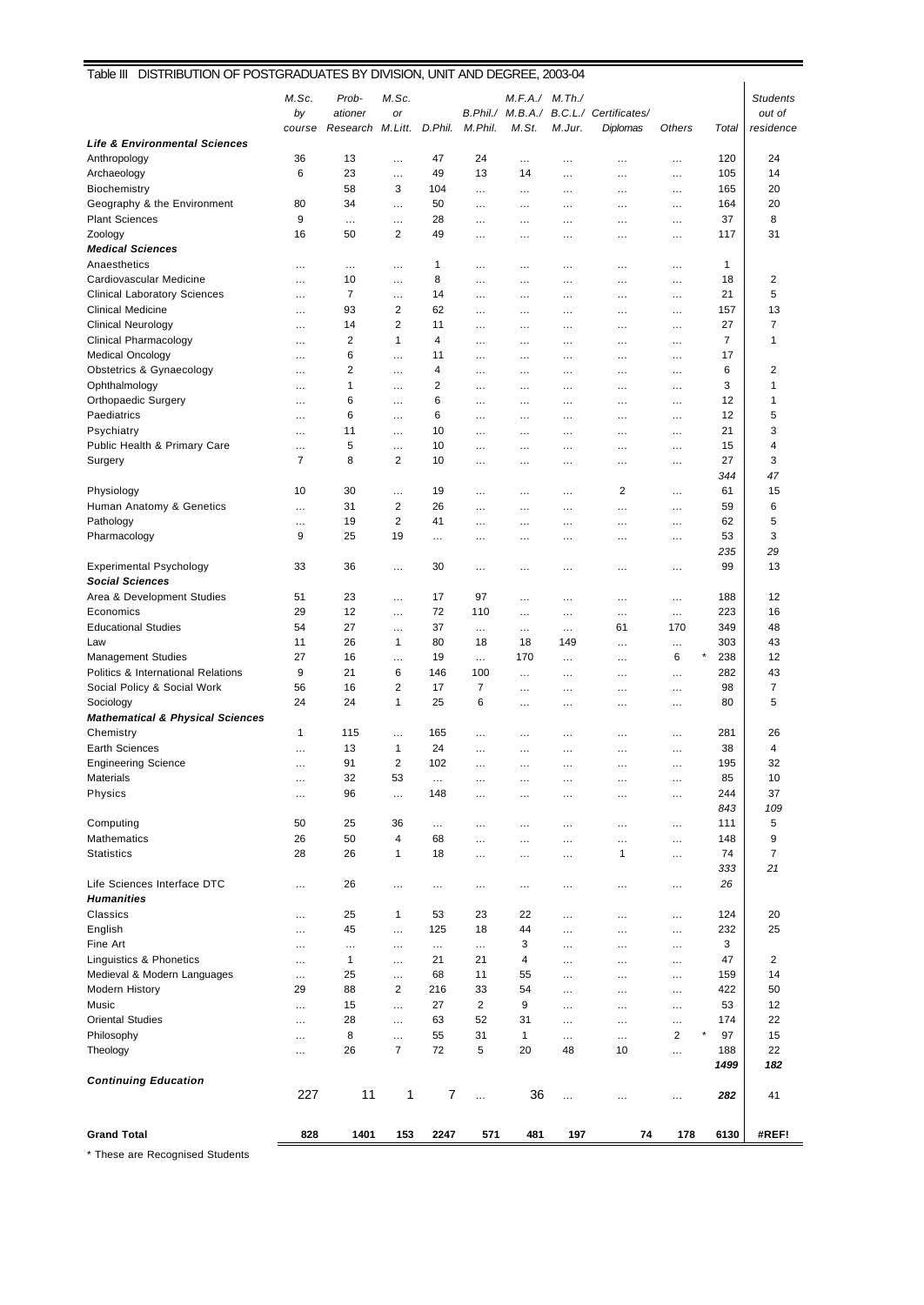## Table IV STUDENTS IN RESIDENCE, 2003-04 : DIVISION BY COLLEGE

|                            |                      | <b>Undergraduates</b>     |                      |      | Postgraduates               |          |      | Total                       | Addit.                      | Total | Total  |
|----------------------------|----------------------|---------------------------|----------------------|------|-----------------------------|----------|------|-----------------------------|-----------------------------|-------|--------|
|                            |                      | Arts Science              | Total                | Arts | Science                     | Total    | Arts |                             | Science Students*           |       | 2002-3 |
| All Souls                  |                      |                           | 0                    | 4    |                             | 4        | 4    |                             |                             | 4     | 3      |
| <b>Balliol</b>             | 206                  | 192                       | 398                  | 113  | 76                          | 189      | 319  | $\ddot{\phantom{1}}$<br>268 | $\ddot{\phantom{1}}$ .<br>3 | 590   | 561    |
| Brasenose                  | 210                  | 165                       | 375                  | 68   | 39                          | 107      | 278  | 204                         | 1                           | 483   | 459    |
| <b>Christ Church</b>       | 257                  | 157                       |                      | 103  |                             | 185      |      | 239                         |                             | 603   |        |
|                            |                      |                           | 414                  |      | 82                          |          | 360  |                             | 4                           |       | 596    |
| Corpus Christi             | 121                  | 114                       | 235                  | 54   | 49                          | 103      | 175  | 163                         | 3                           | 341   | 328    |
| Exeter                     | 160                  | 146                       | 306                  | 82   | 47                          | 129      | 242  | 193                         | 27                          | 462   | 426    |
| <b>Harris Manchester</b>   | 71                   | 12                        | 83                   | 26   | 5                           | 31       | 97   | 17                          | 7                           | 121   | 114    |
| Hertford                   | 221                  | 152                       | 373                  | 97   | 76                          | 173      | 318  | 228                         | 16                          | 562   | 520    |
| Jesus                      | 181                  | 141                       | 322                  | 53   | 43                          | 96       | 234  | 184                         | 8                           | 426   | 443    |
| Keble                      | 243                  | 183                       | 426                  | 100  | 77                          | 177      | 343  | 260                         | 8                           | 611   | 610    |
| Lady Margaret Hall         | 236                  | 165                       | 401                  | 107  | 46                          | 153      | 343  | 211                         | 24                          | 578   | 513    |
| Lincoln                    | 173                  | 128                       | 301                  | 120  | 74                          | 194      | 293  | 202                         | 3                           | 498   | 475    |
| Magdalen                   | 232                  | 169                       | 401                  | 97   | 71                          | 168      | 329  | 240                         | 4                           | 573   | 564    |
| Mansfield                  | 134                  | 67                        | 201                  | 27   | 10                          | 37       | 161  | 77                          | 38                          | 276   | 274    |
| Merton                     | 170                  | 145                       | 315                  | 81   | 69                          | 150      | 251  | 214                         | 3                           | 468   | 452    |
| New College                | 219                  | 193                       | 412                  | 107  | 74                          | 181      | 326  | 267                         | 17                          | 610   | 595    |
| Oriel                      | 158                  | 139                       | 297                  | 52   | 62                          | 114      | 210  | 201                         | 4                           | 415   | 408    |
| Pembroke                   | 241                  | 148                       | 389                  | 62   | 16                          | 78       | 303  | 164                         | 42                          | 509   | 513    |
| Queen's                    | 161                  | 152                       | 313                  | 67   | 63                          | 130      | 228  | 215                         | $\boldsymbol{2}$            | 445   | 430    |
| St Anne's                  | 246                  | 187                       | 433                  | 75   | 49                          | 124      | 321  | 236                         | 4                           | 561   | 552    |
| St Catherine's             | 218                  | 204                       | 422                  | 88   | 75                          | 163      | 306  | 279                         | 29                          | 614   | 621    |
| St Edmund Hall             | 212                  | 198                       | 410                  | 63   | 34                          | 97       | 275  | 232                         | 20                          | 527   | 527    |
| St Hilda's                 | 243                  |                           |                      |      | 19                          | 84       |      | 171                         |                             | 494   | 468    |
|                            |                      | 152                       | 395                  | 65   |                             |          | 308  |                             | 15                          |       |        |
| St Hugh's                  | 235                  | 180                       | 415                  | 91   | 70                          | 161      | 326  | 250                         | 1                           | 577   | 576    |
| St John's                  | 217                  | 183                       | 400                  | 100  | 68                          | 168      | 317  | 251                         | 8                           | 576   | 555    |
| St Peter's                 | 201                  | 156                       | 357                  | 57   | 38                          | 95       | 258  | 194                         | 30                          | 482   | 477    |
| Somerville                 | 209                  | 177                       | 386                  | 53   | 29                          | 82       | 262  | 206                         | 2                           | 470   | 463    |
| Trinity                    | 149                  | 136                       | 285                  | 47   | 45                          | 92       | 196  | 181                         | 4                           | 381   | 378    |
| University                 | 209                  | 202                       | 411                  | 78   | 59                          | 137      | 287  | 261                         | 1                           | 549   | 527    |
| Wadham                     | 249                  | 202                       | 451                  | 82   | 57                          | 139      | 331  | 259                         | 39                          | 629   | 607    |
| Worcester                  | 223                  | 183                       | 406                  | 75   | 76                          | 151      | 298  | 259                         | 14                          | 571   | 563    |
| Sub-total                  | 6005                 |                           | 4728 10733           | 2294 | 1598 3892                   |          | 8299 | 6326                        | 381                         | 15006 | 14598  |
| Green College              |                      | 99                        | 99                   | 102  | 102                         | 204      | 102  | 201                         | $\overline{\mathbf{c}}$     | 305   | 296    |
| Kellogg                    | $\cdot$ .            |                           |                      | 17   |                             | 17       | 17   |                             |                             | 17    | 16     |
| Linacre                    | . .                  | $\ddot{\phantom{1}}$<br>1 | $\sim$<br>1          | 144  | $\ddot{\phantom{0}}$<br>193 | 337      | 144  | $\ddot{\phantom{0}}$<br>194 | $\ddot{\phantom{1}}$<br>5   | 343   | 339    |
| Nuffield                   | $\ddot{\phantom{0}}$ |                           |                      | 80   |                             | 81       | 80   |                             | 1                           | 82    |        |
|                            | . .                  | $\sim$                    | $\ddot{\phantom{0}}$ |      | 1                           |          |      | 1                           |                             |       | 88     |
| St Antony's                |                      |                           |                      | 358  | 1                           | 359      | 358  |                             | 4                           | 362   | 328    |
| St Cross                   | 1                    | $\ddot{\phantom{0}}$      | 1                    | 143  | 74                          | 217      | 144  | 74                          | 2                           | 220   | 188    |
| Templeton                  | $\ddot{\phantom{0}}$ | $\ddot{\phantom{0}}$      | $\ddotsc$            | 67   |                             | 67       | 67   | $\ddot{\phantom{0}}$        | 1                           | 68    | 49     |
| Wolfson                    | 1                    | $\sim$                    | 1                    | 196  | 264                         | 460      | 197  | 264                         | 4                           | 465   | 430    |
| Sub-total                  | 2                    | 100                       | 102                  | 1107 |                             | 635 1742 | 1109 | 735                         | 19                          | 1863  | 1734   |
| <b>Blackfriars</b>         | 10                   | $\ddot{\phantom{0}}$      | 10                   | 5    | $\ddot{\phantom{a}}$        | 5        | 15   | $\pmb{0}$                   | 11                          | 26    | 30     |
| Campion Hall               | 2                    | $\ddot{\phantom{0}}$      | 2                    | 10   | $\ddot{\phantom{0}}$        | 10       | 12   | $\ddot{\phantom{0}}$        | . .                         | 12    | 14     |
| Greyfriars                 | 34                   | $\overline{2}$            | 36                   | 4    | $\ddot{\phantom{0}}$        | 4        | 38   | . .                         | 1                           | 39    | 36     |
| Regent's Park              | 83                   | $\ddot{\phantom{a}}$      | 83                   | 25   | $\ddot{\phantom{0}}$        | 25       | 108  | $\ddot{\phantom{0}}$        | 3                           | 111   | 114    |
| St Benet's Hall            | 34                   |                           | 34                   | 3    | Ω.                          | 3        | 37   | 0                           | $\ddotsc$                   | 37    | 33     |
| <b>Wycliffe Hall</b>       | 57                   | $\sim$ $\sim$             | 57                   | 15   |                             | 15       | 72   | $\ddot{\phantom{1}}$ .      | $\ddot{\phantom{1}}$        | 72    | 64     |
|                            |                      |                           |                      |      |                             |          |      |                             |                             |       |        |
| Sub-total                  | 220                  | $\overline{c}$            | 222                  | 62   |                             | 62       | 282  | $\overline{\mathbf{c}}$     | 15                          | 299   | 291    |
| AnglicanTheological        |                      |                           |                      |      |                             |          |      |                             |                             |       |        |
| Colleges                   | 30                   | $\ddot{\phantom{0}}$      | $30\,$               | 13   |                             | 13       | 43   |                             |                             | 43    | 50     |
|                            |                      |                           |                      |      |                             |          |      |                             |                             |       |        |
| Students on part-time      |                      |                           |                      |      |                             |          |      |                             |                             |       |        |
| courses                    | 32                   |                           | 32                   | 143  | 209                         | 352      | 175  | 209                         |                             | 384   | 318    |
| <b>Total Students with</b> |                      |                           |                      |      |                             |          |      |                             |                             |       |        |
| College Membership         | 6289                 |                           | 4830 11119           | 3619 | 2442 6061                   |          | 9908 | 7272                        | 415                         | 17595 | 16991  |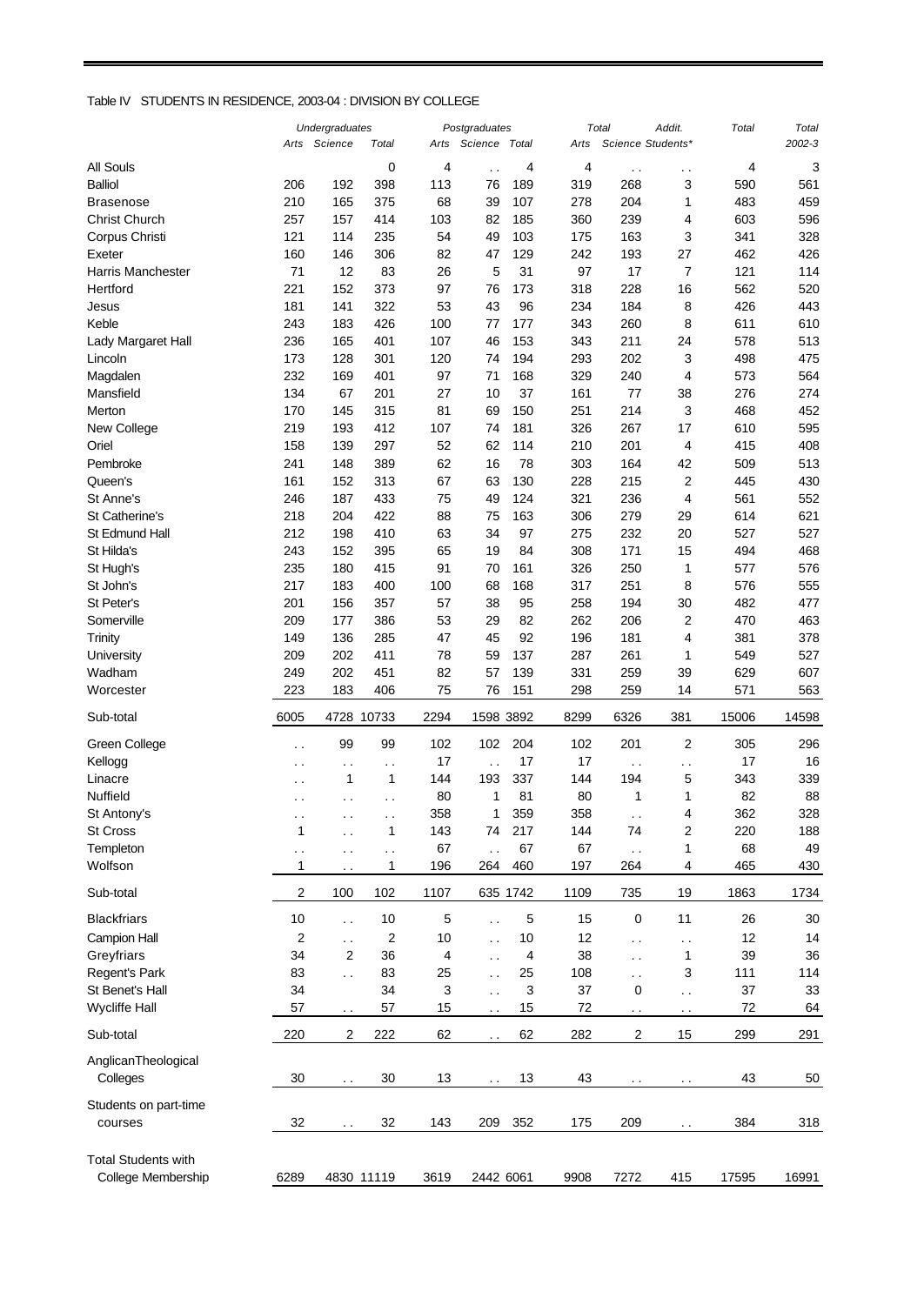# Table V NUMBER OF UNDERGRADUATES MATRICULATING TO READ FOR FIRST DEGREES

*Undergraduates reading for Honour Schools*

|      |                                                | MT 1951              | MT 1961              | MT 1971              | MT 1981              | MT 1991              | MT 1998              | MT 1999       | MT 2000              | MT 2001        | MT 2002        | MT 2003        |
|------|------------------------------------------------|----------------------|----------------------|----------------------|----------------------|----------------------|----------------------|---------------|----------------------|----------------|----------------|----------------|
| (1)  | Agricultural and Forest Sciences(discontinued) | 29                   | 16                   | 17                   | 28                   | $\sim$ $\sim$        | $\ddot{\phantom{0}}$ | $\sim$ $\sim$ | . .                  |                | $\ddotsc$      |                |
| (2)  | Ancient and Modern History                     | $\cdot$ $\cdot$      | $\cdot$ $\cdot$      | $\ddotsc$            | 10                   | 16                   | 29                   | 22            | 18                   | 16             | 24             | 20             |
| (3)  | Archaeology and Anthropology                   | $\cdot$ $\cdot$      |                      | $\sim$ $\sim$        | $\sim$ $\sim$        | $\ddotsc$            | 20                   | 25            | 27                   | 24             | 26             | 23             |
| (4)  | Biochemistry: Part I                           | 8                    | 18                   | 53                   | 63                   | 75                   | 90                   | 77            | 92                   | 90             | 87             | 96             |
| (5)  | <b>Biological Sciences</b>                     | $\sim$               | $\ddot{\phantom{0}}$ | $\sim$ $\sim$        | $\ddotsc$            | 104                  | 106                  | 104           | 98                   | 93             | 108            | 99             |
| (6)  | Botany(discontinued)                           | $\overline{7}$       | 12                   | 10                   | 14                   | $\sim$ $\sim$        | $\sim$ $\sim$        | $\sim$ $\sim$ | $\sim$ $\sim$        | $\sim$ $\sim$  | $\sim$ $\sim$  |                |
| (7)  | Chemistry: Part I                              | 100                  | 176                  | 187                  | 190                  | 181                  | 190                  | 174           | 170                  | 179            | 169            | 169            |
| (8)  | Classical Archaeology & Ancient History        | $\ddot{\phantom{0}}$ |                      | $\sim$ $\sim$        | $\sim$ $\sim$        | $\sim$ $\sim$        | $\sim$ $\sim$        | $\sim$ $\sim$ | $\sim$ $\sim$        | 14             | 21             | 17             |
| (9)  | Classics and English                           | $\cdot$ $\cdot$      | $\cdot$ .            | $\ddot{\phantom{0}}$ | $\cdot$ .            | 10                   | 13                   | 14            | 11                   | 11             | 8              | 11             |
| (10) | Classics and Modern Languages                  | $\ddot{\phantom{0}}$ | $\ddot{\phantom{a}}$ | $\ddotsc$            | 8                    | 12                   | 8                    | 12            | $\overline{7}$       | 14             | 12             | 18             |
| (11) | <b>Computation/Computer Science</b>            | $\ddotsc$            | $\cdot$ $\cdot$      | $\ddot{\phantom{0}}$ | $\sim$ $\sim$        | $\sim$ $\sim$        | 15                   | 21            | 30                   | 27             | 27             | 36             |
| (12) | Economics and Management                       | $\cdot$ $\cdot$      | $\cdot$ $\cdot$      | $\ddot{\phantom{0}}$ | $\ddot{\phantom{0}}$ | $\ddot{\phantom{0}}$ | 77                   | 81            | 76                   | 92             | 92             | 85             |
| (13) | Engineering and Materials: Part I              | $\ddot{\phantom{a}}$ |                      | $\ddot{\phantom{0}}$ | $\ddotsc$            | 9                    | 8                    | 5             | 1                    | 3              | 6              | $\mathbf{1}$   |
| (14) | Engineering and Computer Science: Part I       | $\sim$               | $\sim$               | $\sim$ $\sim$        | $\sim$ $\sim$        | 29                   | 16                   | 15            | 11                   | 16             | 13             | $\overline{7}$ |
| (15) | Engineering and Economics(discontinued)        | $\ddot{\phantom{0}}$ | $\sim$               | 21                   | 5                    | $\sim$ $\sim$        | $\sim$ $\sim$        | $\sim$ $\sim$ | $\ddot{\phantom{0}}$ | $\sim$ $\sim$  | $\sim$ $\sim$  | $\ddotsc$      |
| (16) | Engineering, Economics and Management: Part I  | $\ddot{\phantom{0}}$ | $\sim$ $\sim$        | $\sim$ $\sim$        | $\overline{7}$       | 34                   | 24                   | 23            | 25                   | 18             | 22             | 16             |
| (17) | <b>Engineering Science: Part I</b>             | 16                   | 64                   | 87                   | 136                  | 94                   | 124                  | 127           | 117                  | 131            | 137            | 128            |
| (18) | English                                        | 176                  | 230                  | 236                  | 292                  | 264                  | 262                  | 269           | 269                  | 251            | 257            | 258            |
| (19) | English and Modern Languages                   | $\sim$ $\sim$        |                      | $\sim$ $\sim$        | $\sim$               | 16                   | 30                   | 26            | 24                   | 32             | 25             | 22             |
| (20) | European and Middle Eastern Languages          | $\sim$               | $\ddot{\phantom{a}}$ | $\sim$ $\sim$        | $\sim$ $\sim$        | $\sim$ $\sim$        | 3                    | 3             | 6                    | $\overline{4}$ | $\overline{4}$ | 5              |
| (21) | <b>Experimental Psychology</b>                 | $\sim$ $\sim$        |                      | $\overline{7}$       | 16                   | 42                   | 39                   | 50            | 39                   | 40             | 56             | 43             |
| (22) | Geography                                      | 47                   | 69                   | 75                   | 94                   | 103                  | 102                  | 93            | 97                   | 100            | 90             | 92             |
| (23) | Geology/Earth Sciences                         | 2                    | 25                   | 27                   | 27                   | 31                   | 31                   | 31            | 28                   | 27             | 20             | 32             |
| (24) | <b>Human Sciences</b>                          | $\sim$ $\sim$        | $\sim$ $\sim$        | 13                   | 19                   | 32                   | 43                   | 44            | 38                   | 45             | 42             | 43             |
| (25) | Jurisprudence                                  | 183                  | 190                  | 196                  | 252                  | 259                  | 265                  | 269           | 263                  | 274            | 277            | 260            |
| (26) | Literae Humaniores                             | 132                  | 178                  | 161                  | 148                  | 137                  | 132                  | 129           | 127                  | 119            | 115            | 121            |
| (27) | Materials, Economics and Management: Part I    | $\ddot{\phantom{0}}$ | $\sim$ $\sim$        | $\sim$ .             | $\mathbf{1}$         | $\sim$ $\sim$        | $\sim$ $\sim$        | $\sim$ .      | $\sim$ $\sim$        | $\sim$ $\sim$  | $\ddotsc$      | 3              |
| (28) | <b>Mathematics</b>                             | 75                   | 115                  | 181                  | 200                  | 189                  | 191                  | 195           | 196                  | 180            | 169            | 176            |
| (29) | Mathematics and Computation/Computer Science   | $\ddot{\phantom{0}}$ | $\sim$ $\sim$        | $\sim$ $\sim$        | $\ddot{\phantom{0}}$ | 29                   | 35                   | 27            | 32                   | 26             | 32             | 25             |
| (30) | Mathematics and Philosophy                     | $\ddot{\phantom{a}}$ | $\ddot{\phantom{0}}$ | 12                   | 8                    | 16                   | 25                   | 23            | 21                   | 33             | 27             | 26             |
| (31) | Mathematics and Statistics                     | $\sim$ $\sim$        | $\sim$ $\sim$        | $\sim$ $\sim$        | $\sim$ $\sim$        | $\sim$ $\sim$        | $\sim$ $\sim$        | $\sim$ $\sim$ | $\sim$ $\sim$        | $\sim$ $\sim$  | 24             | 24             |
| (32) | Metallurgy and Science of Materials: Part I    | $\sim$ $\sim$        | 10                   | 16                   | 18                   | 25                   | 24                   | 20            | 19                   | 20             | 23             | 19             |
| (33) | <b>Modern History</b>                          | 340                  | 313                  | 291                  | 295                  | 300                  | 281                  | 278           | 279                  | 262            | 266            | 276            |
| (34) | Modern History and Economics                   | $\sim$ $\sim$        | $\sim$ $\sim$        | 36                   | 22                   | 8                    | 13                   | 13            | 11                   | 9              | 11             | 4              |
| (35) | Modern History and English                     | $\ddot{\phantom{0}}$ | $\ddot{\phantom{0}}$ | $\sim$ $\sim$        | $\ddot{\phantom{0}}$ | 11                   | 14                   | 9             | 12                   | 11             | 17             | 17             |
| (36) | Modern History and Modern Languages            | $\sim$ $\sim$        | $\ddot{\phantom{a}}$ | 19                   | 22                   | 17                   | 27                   | 23            | 20                   | 24             | 30             | 24             |
| (37) | Modern History and Politics                    |                      |                      |                      |                      |                      | $\sim$ $\sim$        | 28            | 40                   | 38             | 47             | 50             |
| (38) | Modern Languages                               | 220                  | 223                  | 225                  | 251                  | 213                  | 204                  | 201           | 200                  | 206            | 178            | 197            |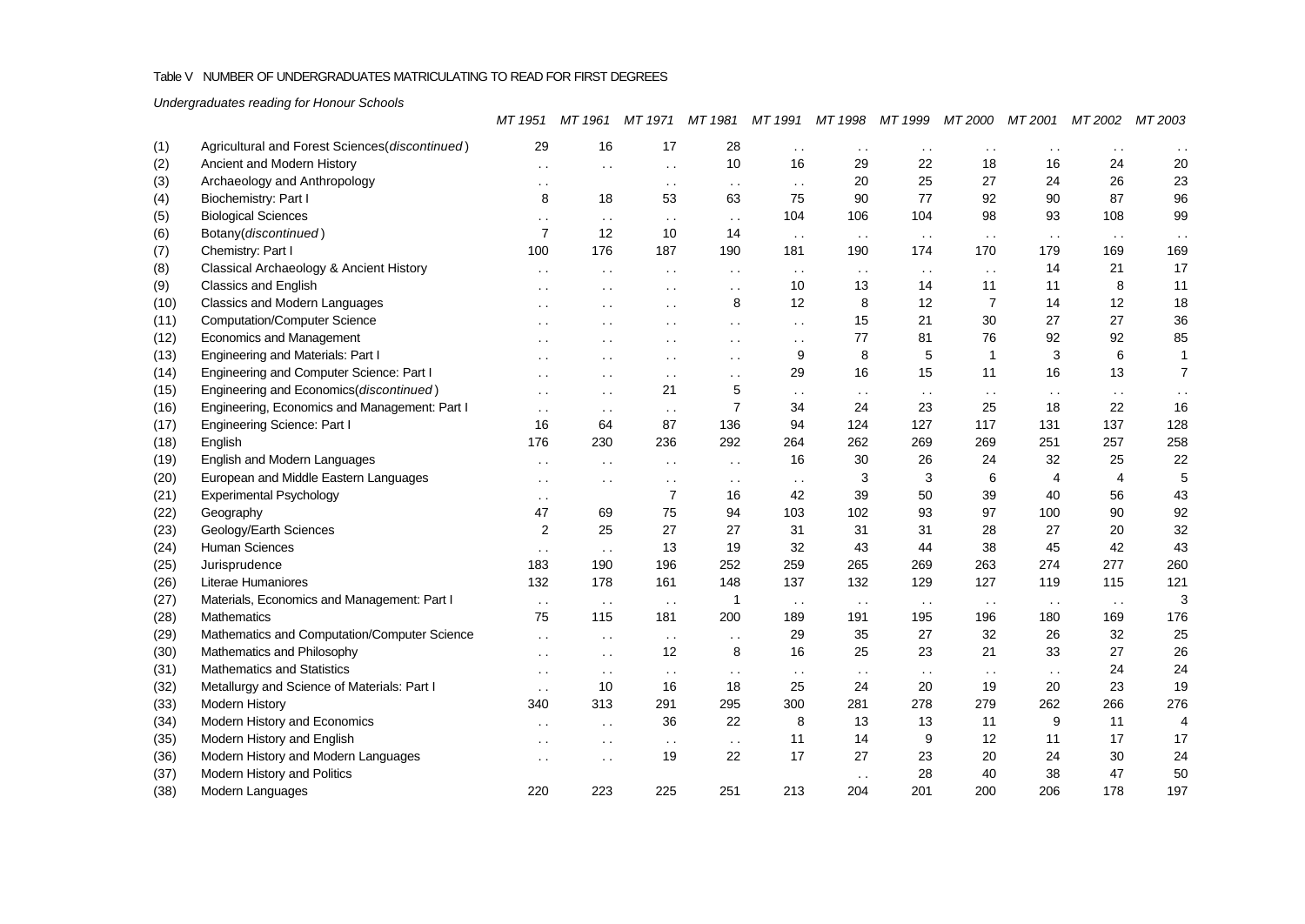| (39)                | Music                                              | 14        | 26        | 35            | 46        | 56            | 55            | 67            | 49            | 55            | 61            | 55            |
|---------------------|----------------------------------------------------|-----------|-----------|---------------|-----------|---------------|---------------|---------------|---------------|---------------|---------------|---------------|
| (40)                | <b>Oriental Studies</b>                            | 5         | 11        | 28            | 26        | 56            | 39            | 36            | 34            | 34            | 43            | 38            |
| (41)                | Philosophy and Modern Languages                    | $\sim$    | $\cdot$ . | $\sim$ $\sim$ | 19        | 22            | 23            | 30            | 26            | 18            | 25            | 12            |
| (42)                | Philosophy, Politics and Economics                 | 187       | 251       | 245           | 305       | 312           | 317           | 302           | 284           | 272           | 282           | 278           |
| (43)                | Philosophy and Theology                            | $\cdot$ . |           | 11            | 14        | 18            | 25            | 26            | 29            | 23            | 34            | 23            |
| (44)                | Physics                                            | 52        | 167       | 176           | 177       | 179           | 179           | 170           | 161           | 172           | 172           | 169           |
| (45)                | Physics and Philosophy                             | $\cdot$ . | $\cdot$ . | 4             | 5         | 15            | 21            | 16            | 16            | 9             | 16            | 15            |
| (46)                | Physiological Sciences (inc. Preclinical Medicine) | 53        | 63        | 97            | 102       | 112           | 124           | 122           | 125           | 159           | 191           | 186           |
| (47)                | Psychology, Philosophy and Physiology              |           | 16        | 49            | 41        | 46            | 44            | 50            | 45            | 52            | 34            | 44            |
| (48)                | Pure and Applied Biology(discontinued)             | $\sim$    | $\sim$    | $\sim$ $\sim$ | $\sim$    | $\sim$ $\sim$ | $\sim$ $\sim$ | $\sim$ $\sim$ | $\sim$ $\sim$ | $\sim$ $\sim$ | $\sim$ $\sim$ | $\sim$ $\sim$ |
| (49)                | Theology                                           | 36        | 62        | 49            | 67        | 67            | 55            | 66            | 48            | 58            | 60            | 59            |
| (50)                | Zoology(discontinued)                              | 15        | 36        | 46            | 62        | $\sim$ $\sim$ | $\cdots$      | $\sim$        | $\cdots$      |               | $\sim$ $\sim$ |               |
|                     | <b>Honour School Totals</b>                        | 1704      | 2271      | 2610          | 2990      | 3139          | 3323          | 3316          | 3221          | 3281          | 3380          | 3322          |
|                     | <b>Bachelor of Fine Art</b>                        | $\cdot$ . |           | $\sim$ $\sim$ | 20        | 19            | 20            | 18            | 18            | 18            | 18            | 19            |
|                     | <b>Bachelor of Theology</b>                        | $\cdot$ . | $\cdot$ . | $\cdots$      | $\cdot$ . | $\sim$        | 26            | 16            | 42            | 36            | 25            | 19            |
| <b>Arts Totals</b>  |                                                    | 1340      | 1553      | 1607          | 1891      | 1916          | 2061          | 2102          | 2055          | 2060          | 2090          | 2046          |
|                     | <b>Science Totals</b>                              | 364       | 718       | 1003          | 1119      | 1242          | 1308          | 1248          | 1226          | 1275          | 1333          | 1314          |
| <b>Grand Totals</b> |                                                    | 1704      | 2271      | 2610          | 3010      | 3158          | 3369          | 3350          | 3281          | 3335          | 3423          | 3360          |